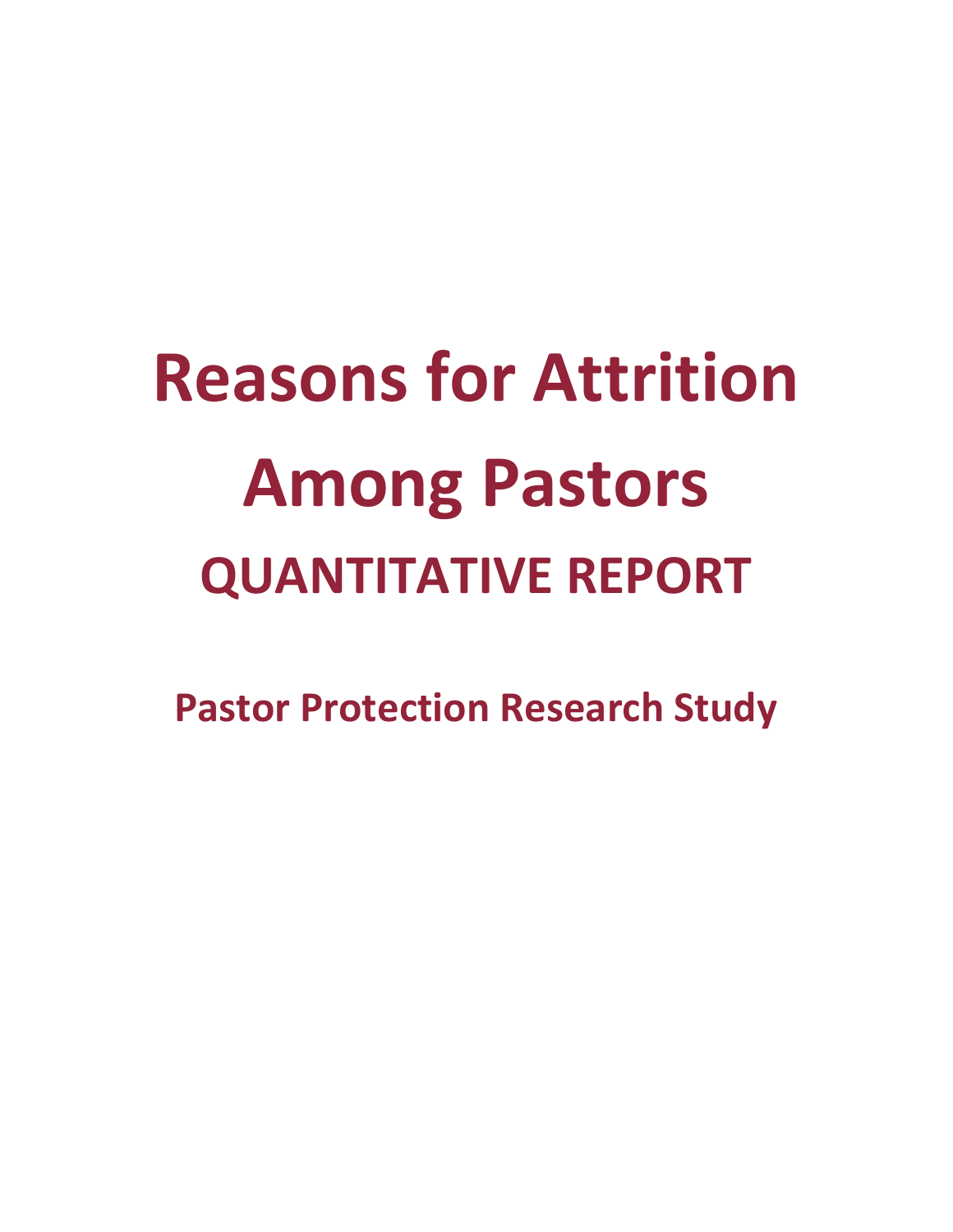# **Table of Contents**

|                                                   | Page |
|---------------------------------------------------|------|
| <b>Executive Summary</b>                          | 3    |
| Methodology                                       | 5    |
| <b>Quantitative Findings</b>                      |      |
| <b>Pastor Attrition</b>                           | 7    |
| Reasons for Leaving a Church or the Pastorate     | 10   |
| Pastors Today: Symptoms and Preventative Measures |      |
| Conflict                                          | 15   |
| Family                                            | 18   |
| <b>Burnout</b>                                    | 21   |
| Moral Lapse                                       | 27   |
| Lack of Preparation, Poor Fit                     | 32   |

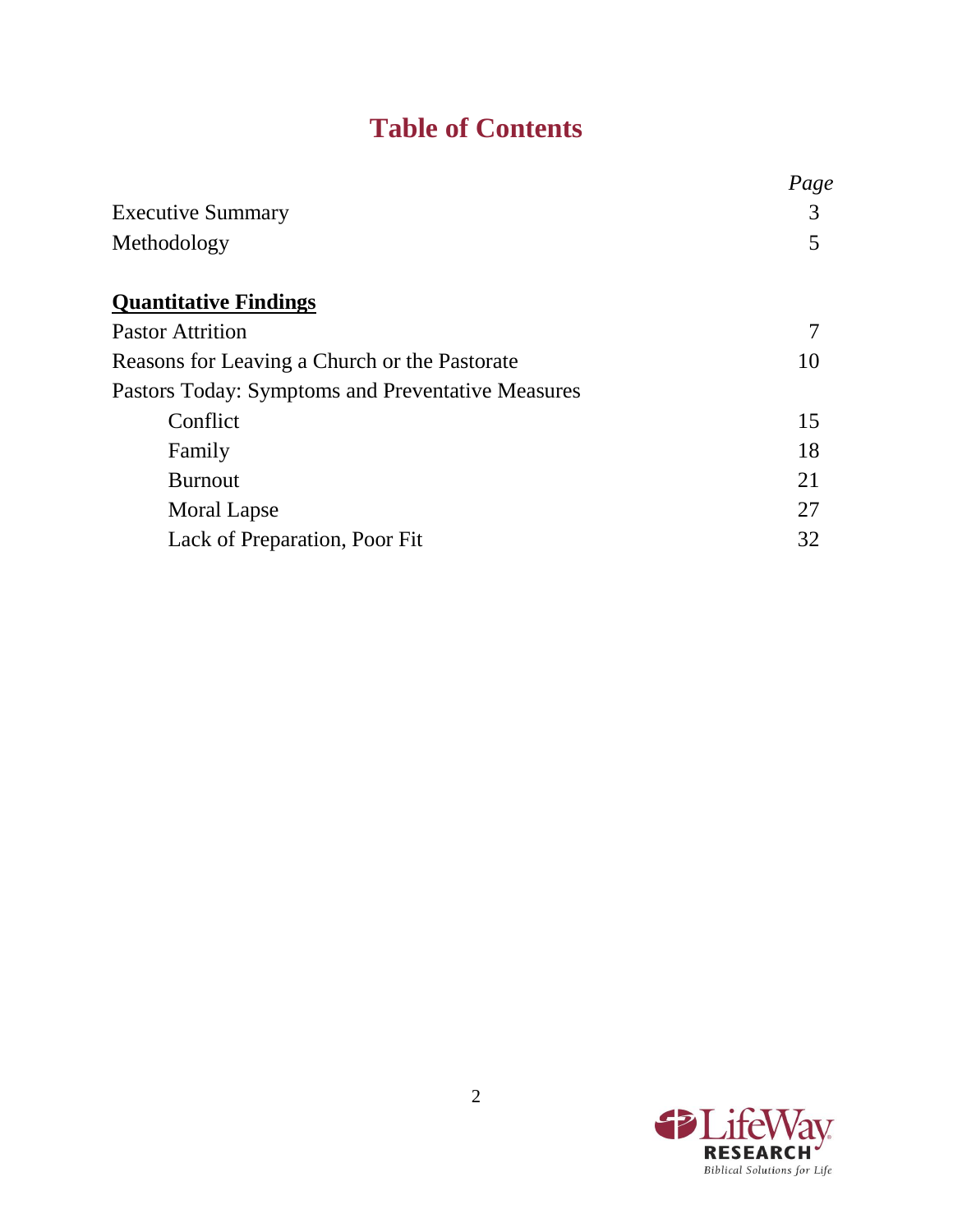# **Executive Summary**

#### **Pastor Attrition**

- About 1% of pastors leave pastoral ministry prematurely each year (prior to retirement or death).
- Top reasons previous pastor left the pastorate: change in calling, conflict in church, and family issues.
- Most pastors who have served as a senior pastor in another church say they had taken their previous church as far as they could. Family needs and conflict in the church also led many pastors to leave their previous church.

## **Conflict**

- More than 1 in 3 pastors who pastored in a previous church experienced a significant personal attack at their last church.
- 64% of pastors who pastored in a previous church experienced conflict in their last church.
- 2 out of 10 pastors do not expect they will need to confront conflict in this church in the future.
- 1 in 10 pastors do not listen to people in their church for signs of conflict.
- Over 9 in 10 pastors agree they invest in processes to prevent conflict
- Over 5 out of 10 pastors agree they are often concerned about the financial security of their family.
- 75% of pastors have taken courses on dealing with conflict.
- 72% of pastors have taken courses on interpersonal skills.
- 84% of churches have a process for church discipline.
- 70% of churches have a document that clearly communicates the church's expectations for the pastor.

# **Family**

- Over 9 out of 10 pastors agree that they consistently protect time with their family (67% strongly agree).
- More than 1 in 3 pastors agree ministry demands keep them from spending time with family.
- More than 1 in 5 pastors agree that their family resents the demands of pastoral ministry.
- More than 9 in 10 married pastors agree their spouse has found a fulfilling ministry in their church (65% strongly agree).
- 94% of married pastors agree their spouse is enthusiastic about life in ministry together (63% strongly agree).
- More than 9 in 10 pastors agree their families regularly receive genuine encouragement from their congregations (59% strongly agree).

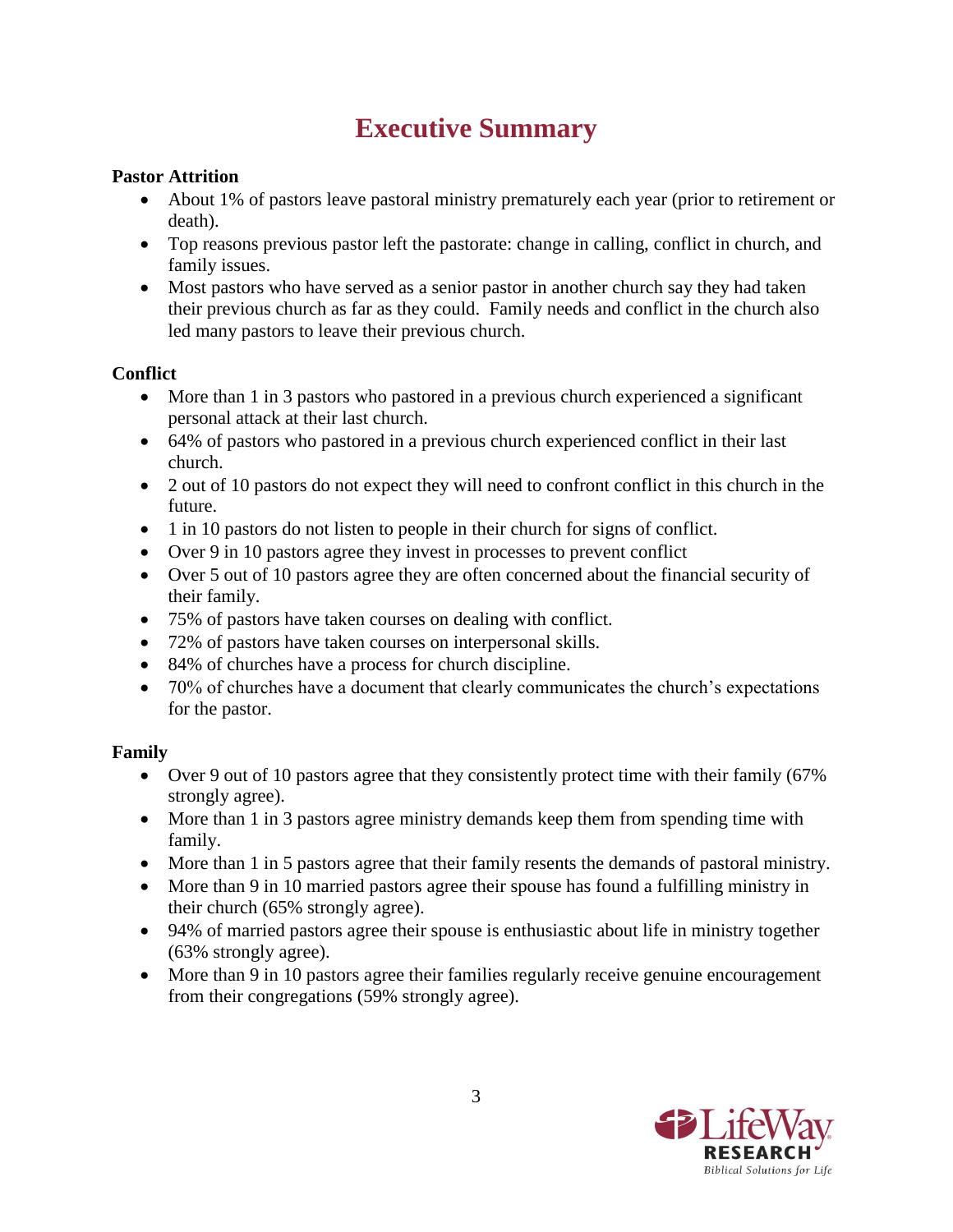### **Burnout**

- Over 8 out of 10 pastors agree they feel they must be "on-call" 24 hours a day (51% strongly agree).
- 48% of pastors agree they often feel the demands of ministry are greater than they can handle.
- 54% of pastors agree the role of pastor is frequently overwhelming.
- More than 1 in 5 pastors agree their church has unrealistic expectations of them.
- More than 1 in 3 agree they feel isolated as a pastor.
- Nearly 9 in 10 pastors agree they feel free to say no when facing unrealistic expectations.
- 85% of pastors agree they have a day of rest at least once a week (59% strongly agree).
- How often pastors are spending time alone with the Lord in a week: almost 6 out of 10 say seven or more times. 1 in 7 do so 4 or less times a week.
- A majority of pastors meet to share their struggles with their spouse (90%), another pastor (71%), and/or a close friend (74%) at least once a month.
- 29% of churches have a plan for the pastor to periodically receive a sabbatical.
- 34% of churches have a pastor support group that invests in the health of the pastor's family.

## **Moral Lapse**

- Nearly 8 in 10 pastors have another staff member present when counseling members of the opposite sex (62% strongly agree).
- 76% of pastors agree they refer church members to a professional counselor if they require more than two counseling sessions.
- 67% of churches have a list of counselors to refer people to.
- 90% of pastors agree they work hard to protect their image as a pastor (67% strongly agree).
- 76% of pastors agree they deserve the respect of their people.
- 4 in 10 pastors agree their churches would not have achieved the progress they have without them.
- Among the 96% of pastors who are currently married, 98% agree that their spouse is very satisfied with their marriage today (82% strongly agree).

# **Lack of Preparation, Poor Fit**

- 78% of pastors agree that their seminary or ministry training prepared them for the people side of ministry.
- 1 in 5 pastors *disagree* that their search team accurately described the church before they arrived.

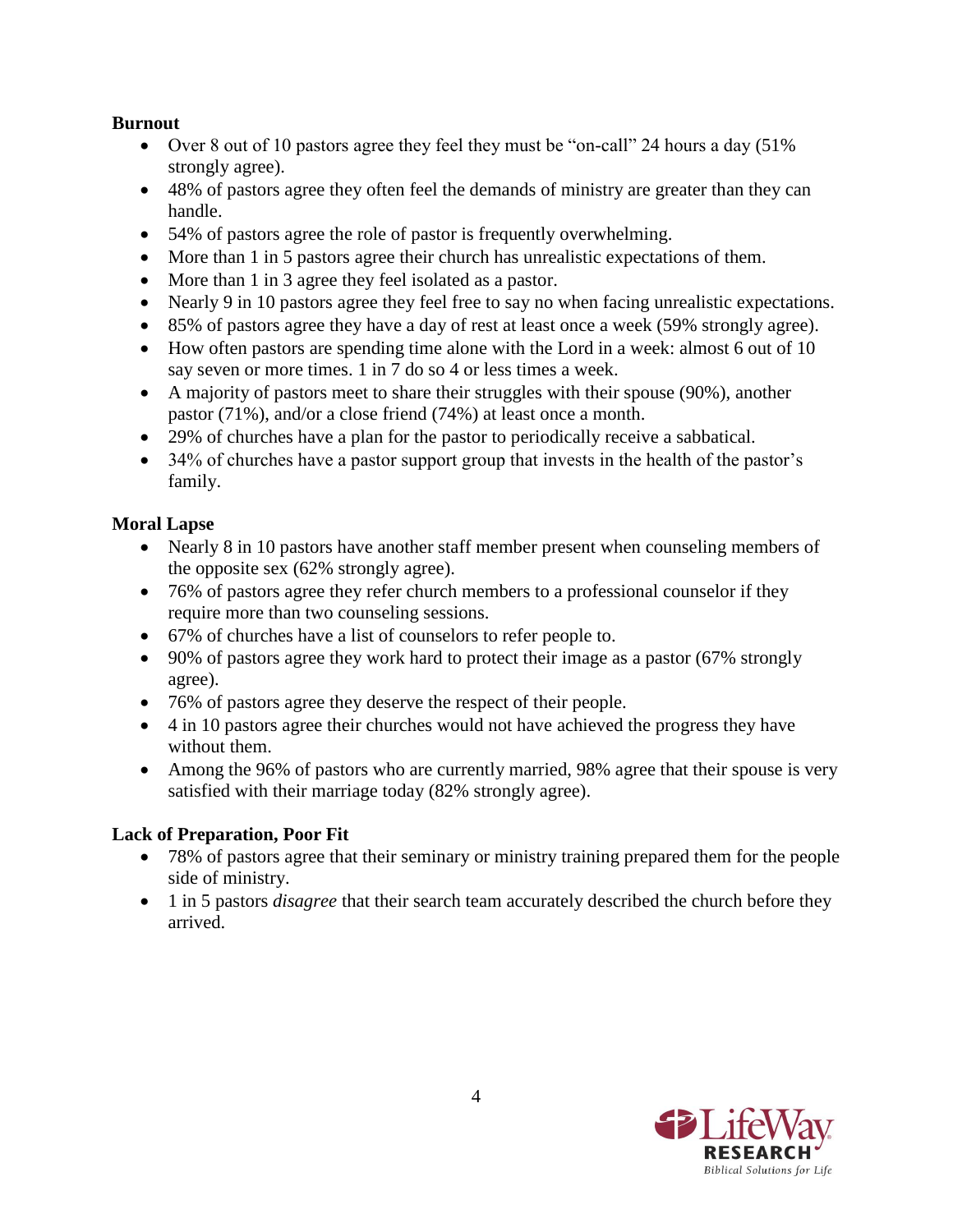# **Methodology**

This quantitative study is part of a multi-phase pastor protection research project designed to discover why pastors leave the ministry. The objectives for the quantitative phase were: to measure quantitatively how many pastors in 2005 are still in ministry today, to quantify current challenges pastors face in their ministry, to assess how many pastors have specific prescriptions or preventative measures in place, and to identify why the pastor left their previous church.

The study was sponsored by the North American Mission Board (NAMB) and Richard Dockins, MD. A steering team reviewed the methodology and provided feedback on the questionnaire. Many thanks go to Adam Mason, David Self, and Richard Dockins from Houston's First Baptist, Kathy Litton, Richie Stanley, and Kim Robinson from NAMB, and Melissa Haas from Hope Quest Ministries.

The phone survey of pastors of Evangelical and Black Protestant denominations was conducted March 5-18, 2015. The calling list was a random sample, stratified by church membership and denominational groups, drawn from a list of all Evangelical and Black Protestant churches. Each interview was conducted with the senior pastor, minister or priest of the church called with a completed sample of 1,500 pastors.

Responses were weighted by region and denominational group to more accurately reflect the population. The sample provides 95% confidence that the sampling error does not exceed +2.7%. This margin of error accounts for the effect of weighting. Margins of error are higher in subgroups.

The following experts were interviewed between December 2014 and January 2015. Experts identified symptoms of struggles that lead pastors to consider leaving the ministry and specific preventative measures for pastors and churches. Insights from these experts were used in the writing of the questionnaire.

- 1. H.B. London- President of H.B. London Ministries and Pastor to Pastors Emeritus, Focus on the Family
- 2. Adam Mason- Minister of Counseling Services, Houston's First Baptist Church
- 3. Jared Pingleton- Director, Counseling Services, Focus on the Family
- 4. James Eubanks- Director of Counseling, First Baptist Church Woodstock, Georgia
- 5. Donald Hicks- President, Church Health Solutions
- 6. Richard Krejcir- Director, Into Thy Word Ministries
- 7. Jamie Johns- Corporate Chaplain, Houston, TX
- 8. Melissa Haas- Direct of Support Groups, Hope Quest Ministries
- 9. Gary Sweeten- Co-Founder, Sweeten Life Systems
- 10. Ken Swetland- Sr. Professor of Ministry, Gordon-Conwell Theological Seminary

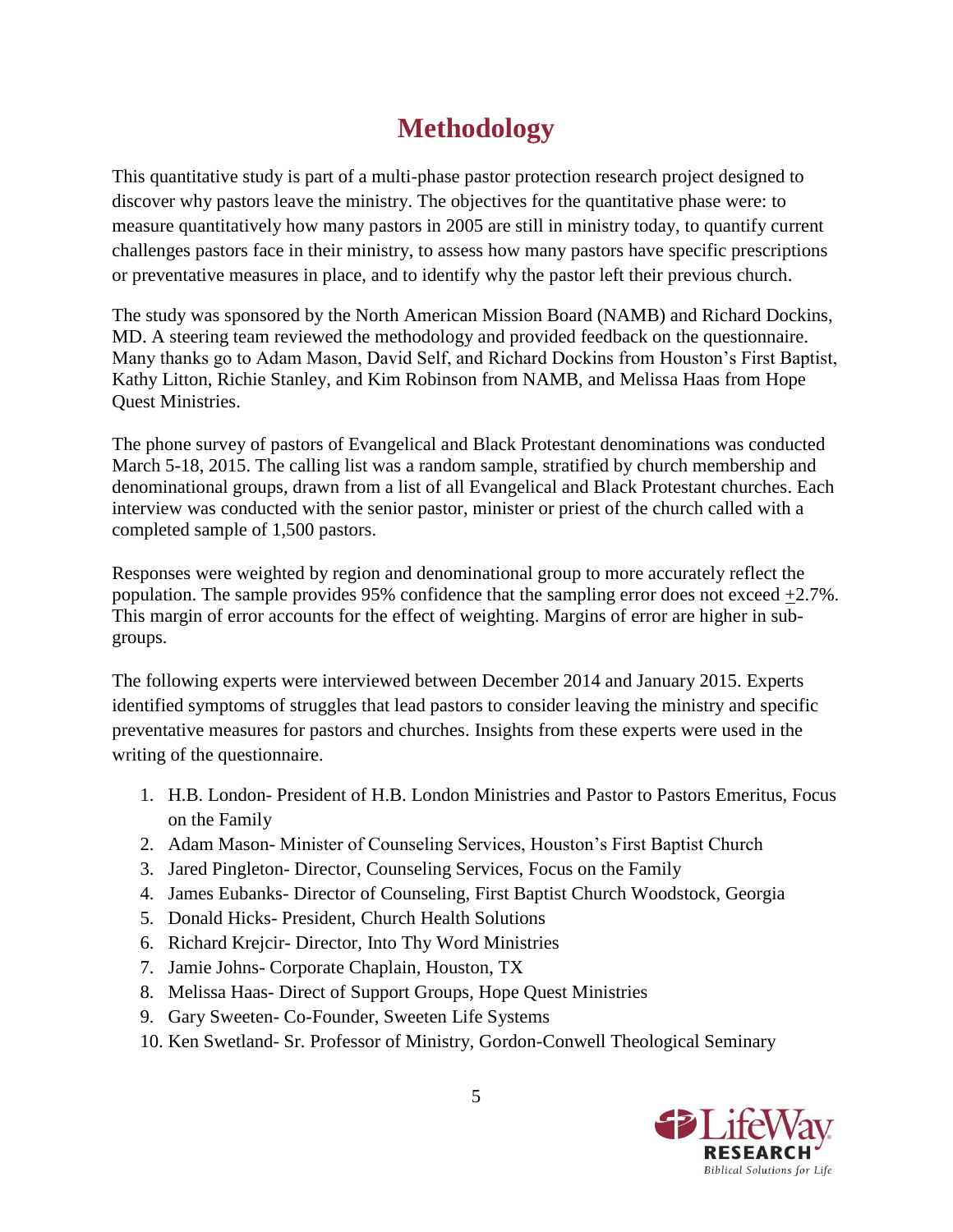- 11. Kathy Litton- National Consultant for Ministry to Pastors' Wives, North American Mission Board
- 12. Lance Witt- President, Replenish Ministries
- 13. Mike MacKenzie- Clinical Director, Marble Retreat
- 14. Chuck Shoemake- Director of Care Ministries, The Foursquare Church
- 15. Kari MacKenzie- Executive Director, Marble Retreat
- 16. Troy Haas- Director of Restoration Ministries, First Baptist Church Woodstock, Georgia

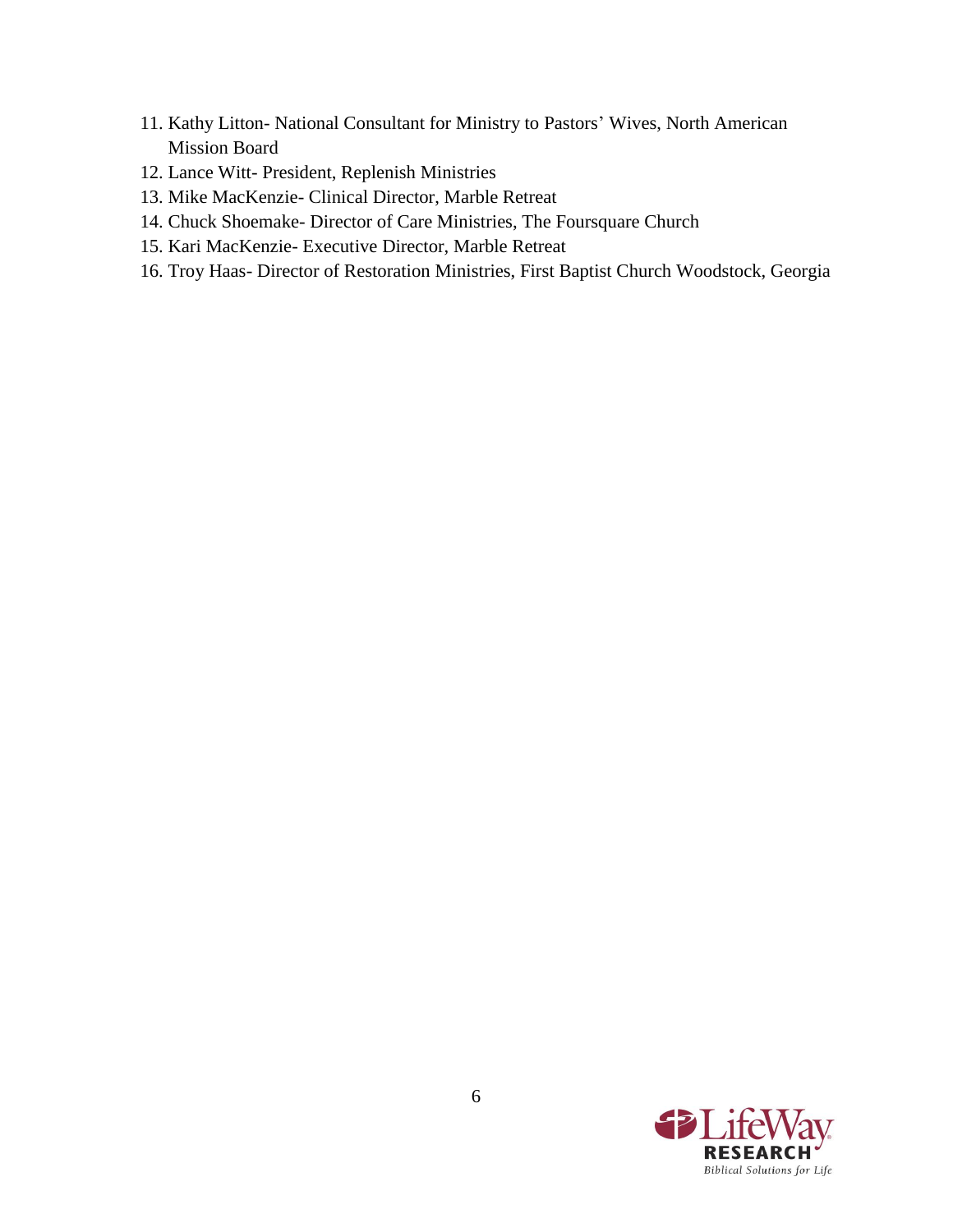# **Quantitative Findings**

# **Pastor Attrition**

#### **About 1% of pastors leave pastoral ministry prematurely each year (prior to retirement or death).**

By asking current pastors who was the pastor of their church 10 years ago, we find that 2% have left the ministry completely and 5% are working in ministry other than the pastorate. That is a cumulative known attrition rate of 8% over 10 years or less than one percent each year. 44% of current senior pastors have been serving in this role at their current church for the last 10 years.

Table 1 – Combined responses: "In what year did you become the senior pastor of this church?" "As far as you know, which of the following best describes where that pastor is today?"

| I was the pastor at that time                      | 44% |
|----------------------------------------------------|-----|
| Not sure who pastor was                            | 16% |
| Pastoring another church                           | 12% |
| Retired                                            | 10% |
| Working in another ministry role other than pastor | 5%  |
| Deceased                                           | 3%  |
| Working in a non-ministry role                     | 2%  |
| Church did not exist                               | 2%  |
| No pastor/interim pastor at that time              | 2%  |
| Not sure                                           | 3%  |

The minimum estimate above does not take into account possible departures in the churches in which the current pastor does not know where the pastor 10 years ago is today. If the assumption is made that the attrition rate in these unknown cases is the same as those in which the whereabouts of the pastor 10 years ago is known, we can create an estimate for all of these pastors. Among only those churches that existed and had a pastor 10 years ago, 13% of this cohort are estimated to have left the pastorate for reasons other than death or retirement. This is approximately 29,000 pastors over that period of time who moved to another ministry role or have a non-ministry job today. If these pastors left at an even pace over the decade, it is less than 250 leaving each month.

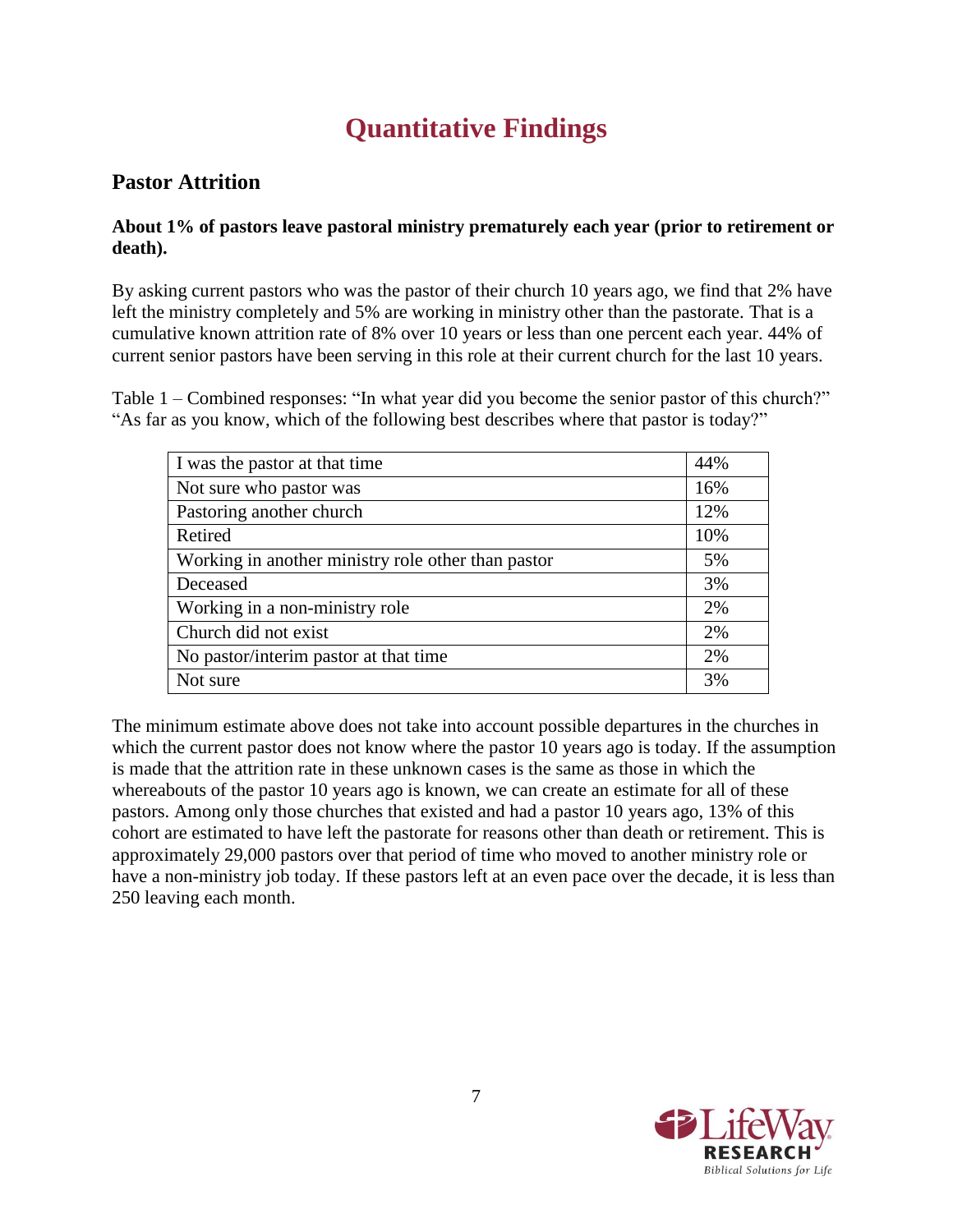#### **Top responses for where previous pastors are serving today: pastoring another church, retired, or working in another ministry role.**

Table 2 – "As far as you know, which of the following best describes where that pastor is today?" n=545 *Asked of pastors who were not at the current church in Feb. 2005 and who could name the pastor at that time.*

| Pastoring another church                           | 35% |
|----------------------------------------------------|-----|
| Working in a non-ministry role                     | 7%  |
| Working in another ministry role other than pastor | 15% |
| Retired                                            | 28% |
| Deceased                                           | 8%  |
| Not sure                                           | 9%  |

Pastors of other ethnicities (9%) are less likely to answer "Retired" than white (30%) or African-American pastors (29%). Pastors of other ethnicities (16%) are more likely to answer "Deceased" than white pastors (7%). Pastors age 45-54 are the most likely to answer "Working in another ministry role other than pastor"  $(26\%)$ . Pastors of churches with attendance of  $250+$ (24%) are more likely to answer "Working in another ministry role other than pastor" than pastors of churches with attendance of 50-99 (14%) or 100-249 (13%). Pastors in the Northeast (26%) are more likely to answer "Working in another ministry role other than pastor" than those in the Midwest (12%) or South (13%).

#### **One out of four pastors surveyed became senior pastor at their current church between 2010-2013.**

Table 3 - "In what year did you become senior pastor of this church?"

| 1955-1989 | 10% |
|-----------|-----|
| 1990-1994 | 6%  |
| 1995-1999 | 11% |
| 2000-2004 | 17% |
| 2005-2009 | 21% |
| 2010-2013 | 25% |
| 2014-2015 | 10% |

#### **For 57% of pastors surveyed, this is not their first experience as senior pastor.**

Table 4 - "Is this the first church you have served as senior pastor?"

| Yes            | 43% |
|----------------|-----|
| N <sub>0</sub> | 57% |

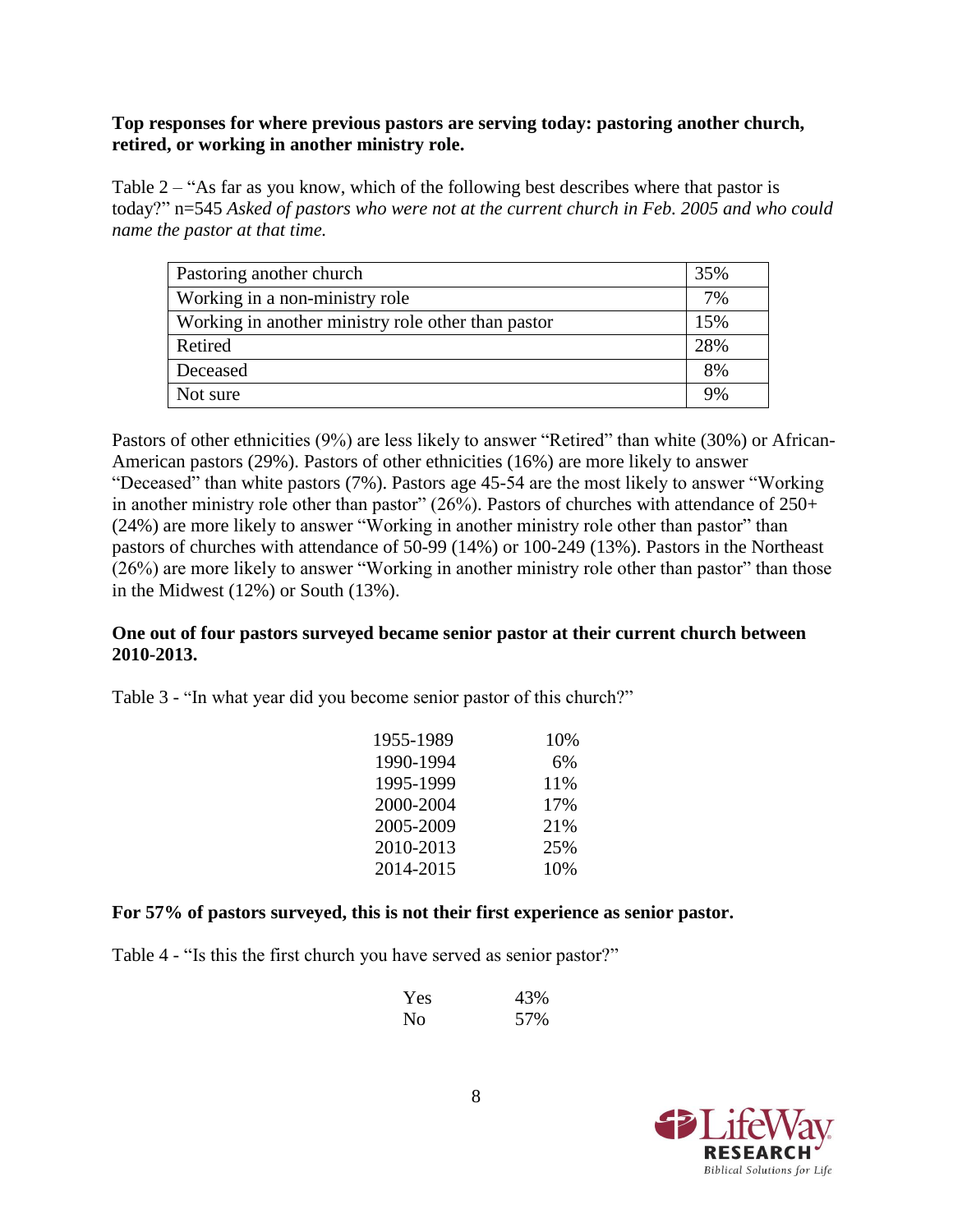White pastors (41%) are less likely to answer "Yes" than African-American pastors (57%) and pastors of other ethnicities (51%). Pastors age 18-44 (63%) are more likely to answer "Yes" than pastors age 45-54 (45%), who are more likely than pastors age 55-64 (35%), who are more likely than pastors age 65+ (28%). Pastors with no college degree (57%) are the most likely to answer "Yes". Pastors with a doctoral degree (28%) are the least likely to answer "Yes". Pastors with church attendance of 0-49 are the most likely to answer "Yes" (51%). Pastors in the Northeast (51%) are more likely to answer "Yes" than pastors in the South (41%) and the West (40%).

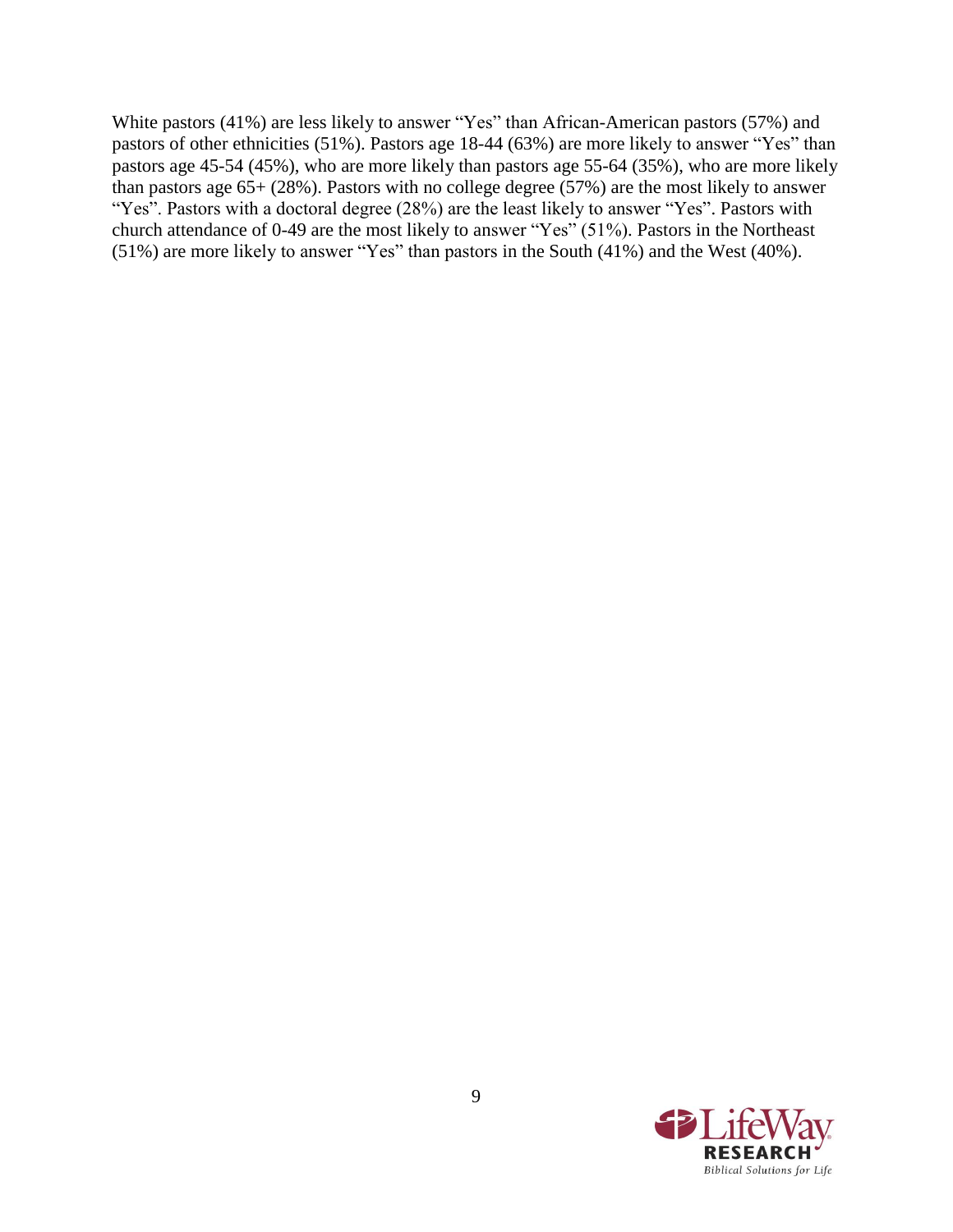# **Reasons for Leaving a Church or the Pastorate**

**Top reasons previous pastor left the pastorate: change in calling, conflict in church, and family issues.**

Table 5 – "To the best of your knowledge, why did this pastor leave the pastorate?" n=114 *Asked of those in Table 4 answering that the pastor of this church 10 years ago is "working in another ministry role other than pastor" OR "working in a non-ministry role."*

| Change in calling               | 37% |
|---------------------------------|-----|
| Conflict in a church            | 26% |
| Family issues                   | 17% |
| Poor fit with a church          | 13% |
| Moral or ethical issues         | 13% |
| <b>Burnout</b>                  | 10% |
| Personal finances               | 8%  |
| <b>Illness</b>                  | 5%  |
| Lack of preparation for the job | 3%  |
| Other                           | 16% |
| Not sure                        | 12% |
| None of these                   | 4%  |

**Most pastors who have served as a senior pastor in another church say they had taken their previous church as far as they could. Family needs and conflict in the church also led many pastors to leave their previous church.**

Table 6 – "Which of the following reasons describe why you left your last church?" n=875 *Asked of pastors who indicated they are not in their first church as senior pastor in Table 2.*

| You took the church as far as you could                       | 54% |
|---------------------------------------------------------------|-----|
| Your family needed a change                                   | 34% |
| Conflict in the church                                        | 23% |
| The church did not embrace your approach to pastoral ministry | 19% |
| Were reassigned                                               | 18% |
| Not a good fit for the church                                 | 18% |
| Church had unrealistic expectations                           | 18% |
| Asked to leave the church                                     | 8%  |
| None of these                                                 | 20% |

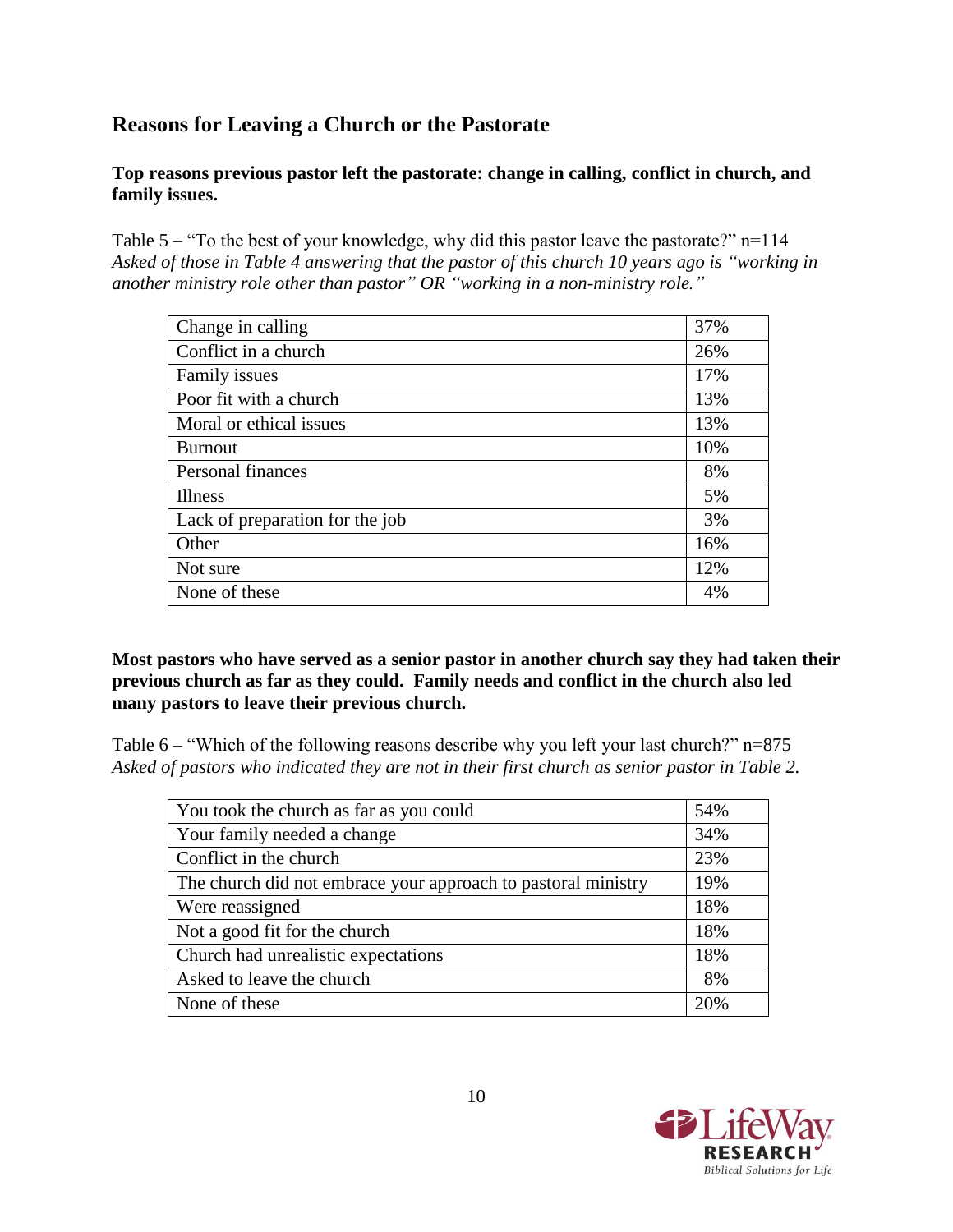*You took the church as far as you could*  No significant differences.

#### *Your family needed a change*

Pastors with a Master's degree (38%) are more likely to answer yes than pastors with a Doctoral degree (28%).

### *Conflict in the church*

Pastors of churches with attendance of 250+ are the least likely to answer "Yes" (8%). Pastors of churches with attendance of 0-49 (31%) are more likely to answer "Yes" than pastors of churches with attendance of 100-249+ (22%). Pastors in the Midwest (30%) are more likely to answer "Yes" than pastors in the South (20%).

#### *The church did not embrace your approach to pastoral ministry*

African-American pastors (28%) are more likely to answer "Yes" than pastors of other ethnicities (10%). Pastors in the Midwest (22%) are more likely to answer "Yes" than pastors in the Northeast (10%).

### *You were reassigned*

African-American pastors (40%) are more likely to answer "Yes" than white pastors (17%). Pastors with no college degree (27%) are more likely to answer "Yes" than pastors with a Master's degree (15%). Pastors of churches with attendance of 50-99 (24%) are more likely to answer "Yes" than pastors of churches with attendance of 100-249 (15%).

## *You were not a good fit for the church*

African-American (26%) and white pastors (19%) are more likely to answer "Yes" than pastors of other ethnicities (7%). Pastors of churches with attendance of 0-49 (23%) are more likely to answer "Yes" than pastors of churches with attendance of 250+ (14%). Pastors in the South (20%) are more likely to answer "Yes" than pastors in the Northeast (9%).

#### *The church had unrealistic expectations of you*

Pastors of churches with attendance of 0-49 (24%) and 50-99 (20%) are more likely to answer "Yes" than pastors of churches with attendance of  $250+ (10\%)$ .

#### *You were asked to leave the church*

Pastors of churches with attendance of 50-99 (11%) are more likely to answer "Yes" than pastors of churches with attendance of 100-249 (6%) and 250+ (4%).

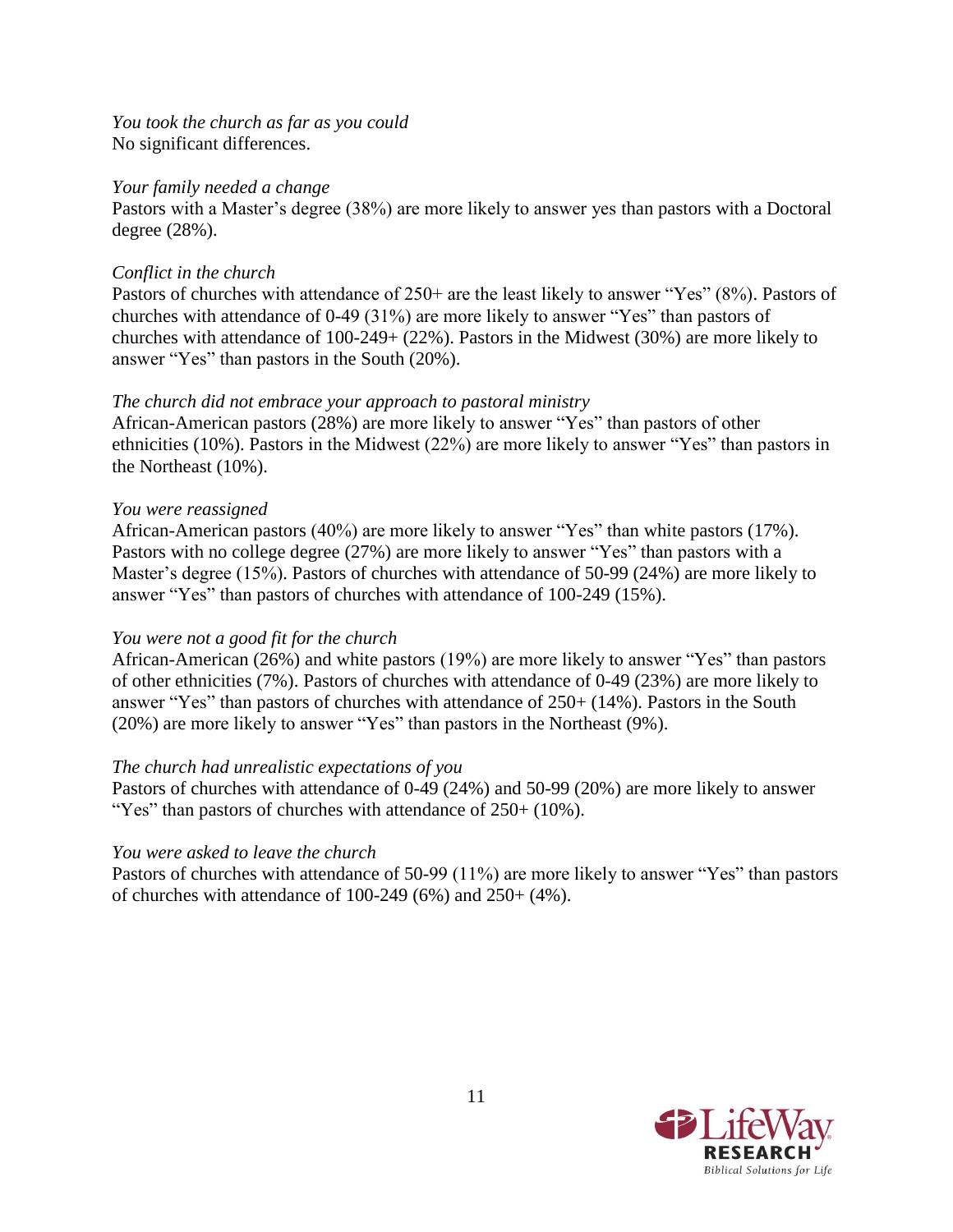### **More than 1 in 3 pastors experienced a significant personal attack at their last church.**

Table 7 – "Which of the following types of conflict did you personally experience as pastor in your last church?" n=875 *Asked of pastors who indicated they are not in their first church as senior pastor in Table 2.*

| 38% |
|-----|
| 38% |
| 34% |
| 31% |
| 27% |
| 25% |
| 13% |
| 36% |
|     |

### *Conflict over changes you proposed*

White pastors (39%) are more likely to answer "Yes" than pastors of other ethnicities (26%). Pastors age 65+ (31%) are less likely to answer "Yes" than pastors age 18-44 (45%) and 45-54 (44%). Pastors with a Doctoral degree (43%) are more likely to answer "Yes" than pastors with no college degree (31%). Pastors in the South (41%) and West (38%) are more likely to answer "Yes" than pastors in the Northeast (24%)

#### *Conflict with lay leaders*

Pastors age 18-44 (41%) and 45-54 (49%) are more likely to answer "Yes" than pastors age 65+ (29%). Pastors age 55-64 (37%) are less likely to answer "Yes" than pastors age 45-54 (49%).

#### *Experienced a significant personal attack*

Pastors age 18-44 (42%) and 45-54 (39%) are more likely to answer "Yes" than pastors age 65+ (26%). Pastors of churches with attendance of 50-99 (38%) are more likely to answer "Yes" than pastors of churches with attendance of 250+ (26%).

#### *Conflict with church patriarch or matriarch*

Pastors age 45-54 (38%) are more likely to answer "Yes" than pastors age 55-64 (28%) and 65+  $(26\%)$ .

#### *Conflict over leadership style*

Pastors age 18-44 (34%) and 45-54 (35%) are more likely to answer "Yes" than pastors age 55- 64 (24%) and 65+ (21%). Pastors in the Northeast are the least likely to answer "Yes" (14%).

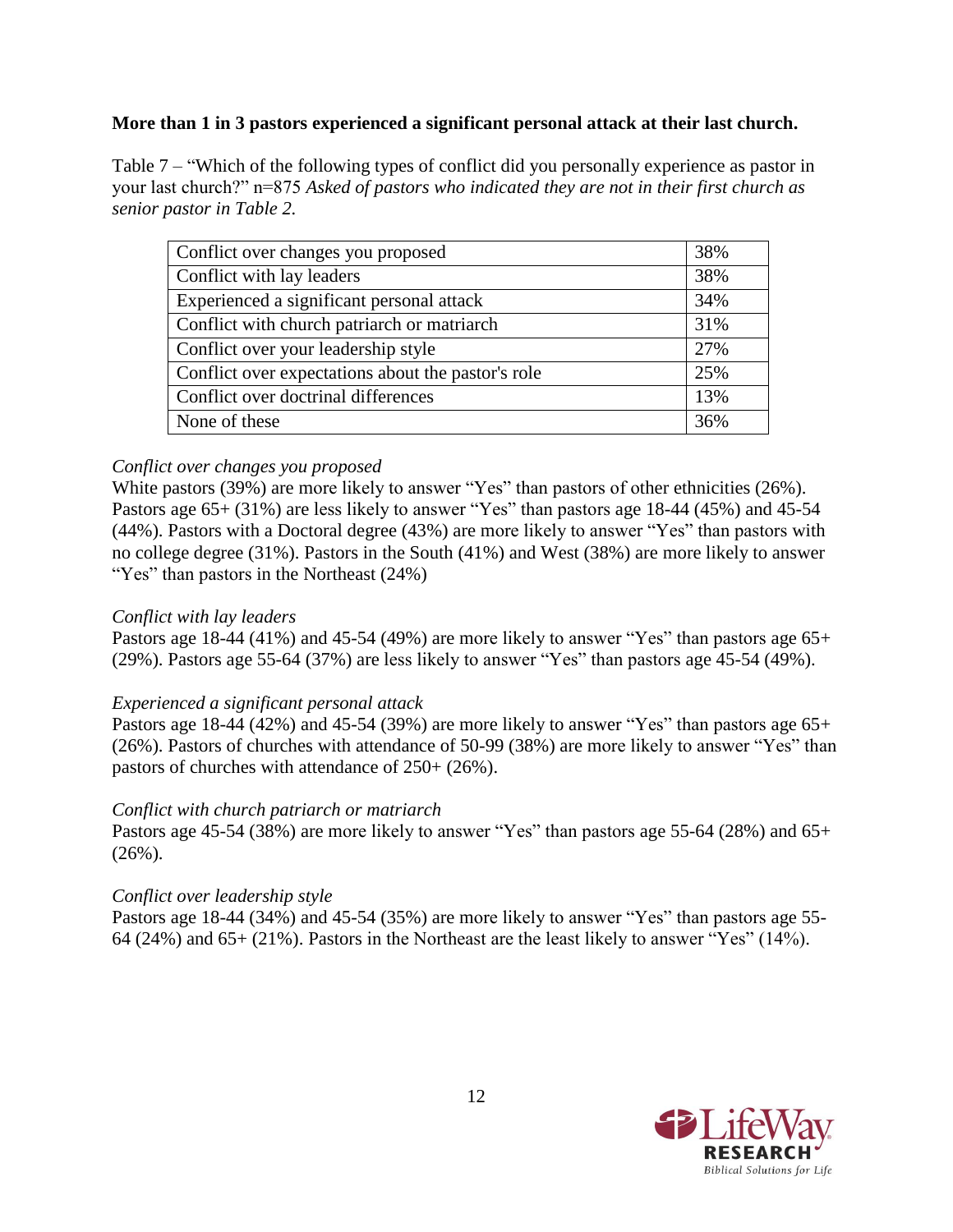#### *Conflict over expectations about the pastor's role*

Pastors age 65+ (20%) are less likely to answer "Yes" than pastors age 18-44 (32%). Pastors with a Master's degree (28%) are more likely to answer "Yes" than pastors with no college degree (18%). Pastors of churches with attendance of 50-99 (30%) are more likely to answer "Yes" than pastors of churches with attendance of  $0-49$  (21%) and  $250+$  (20%). Pastors in the Midwest (32%) are more likely to answer "Yes" than pastors in the Northeast (16%) and South (23%).

#### *Conflict over doctrinal differences*

Pastors with a Doctoral degree (18%) are more likely to answer "Yes" than pastors with a Master's degree (11%).

**The majority of churches have in place: a process for church discipline, a document that communicates the church's expectations, and a list of counselors to refer people to. While experts recommend providing pastors with a sabbatical and having a group that invests in the health of the pastor's family, these are much less common.**

Table 8 – "Which if any of the following does your church have in place today?"

| A process for church discipline                                   | 84%      |
|-------------------------------------------------------------------|----------|
| A document that clearly communicates the church's expectations    | 70%      |
| of the pastor                                                     |          |
| A list of counselors to refer people to                           | 67%      |
| A pastor support group that invests in the health of the pastor's | 34%      |
| family                                                            |          |
| A lay counseling ministry                                         | 34%      |
| A plan for pastor to periodically receive a sabbatical            | 29%      |
| None of these                                                     | 2%       |
| Not sure                                                          | ${<}1\%$ |
|                                                                   |          |

#### *A process for church discipline*

African-American pastors (93%) are more likely to answer "Yes" than white pastors (83%) and pastors of other ethnicities (83%). Pastors age 45-54 (86%) and 55-64 (85%) are more likely to answer "Yes" than pastors age 18-44 (80%). Pastors in the South (81%) are less likely to answer "Yes" than pastors in the Midwest (86%) and West (89%).

#### *A document that clearly communicates the church's expectations of the pastor*

African-American pastors (79%) are more likely to answer "Yes" than white pastors (69%). Pastors age 55-64 (73%) are more likely to answer "Yes" than pastors age 65+ (64%). Pastors of churches with attendance of 250+ (75%) are more likely to answer "Yes" than pastors of churches with attendance of 0-49 (66%).

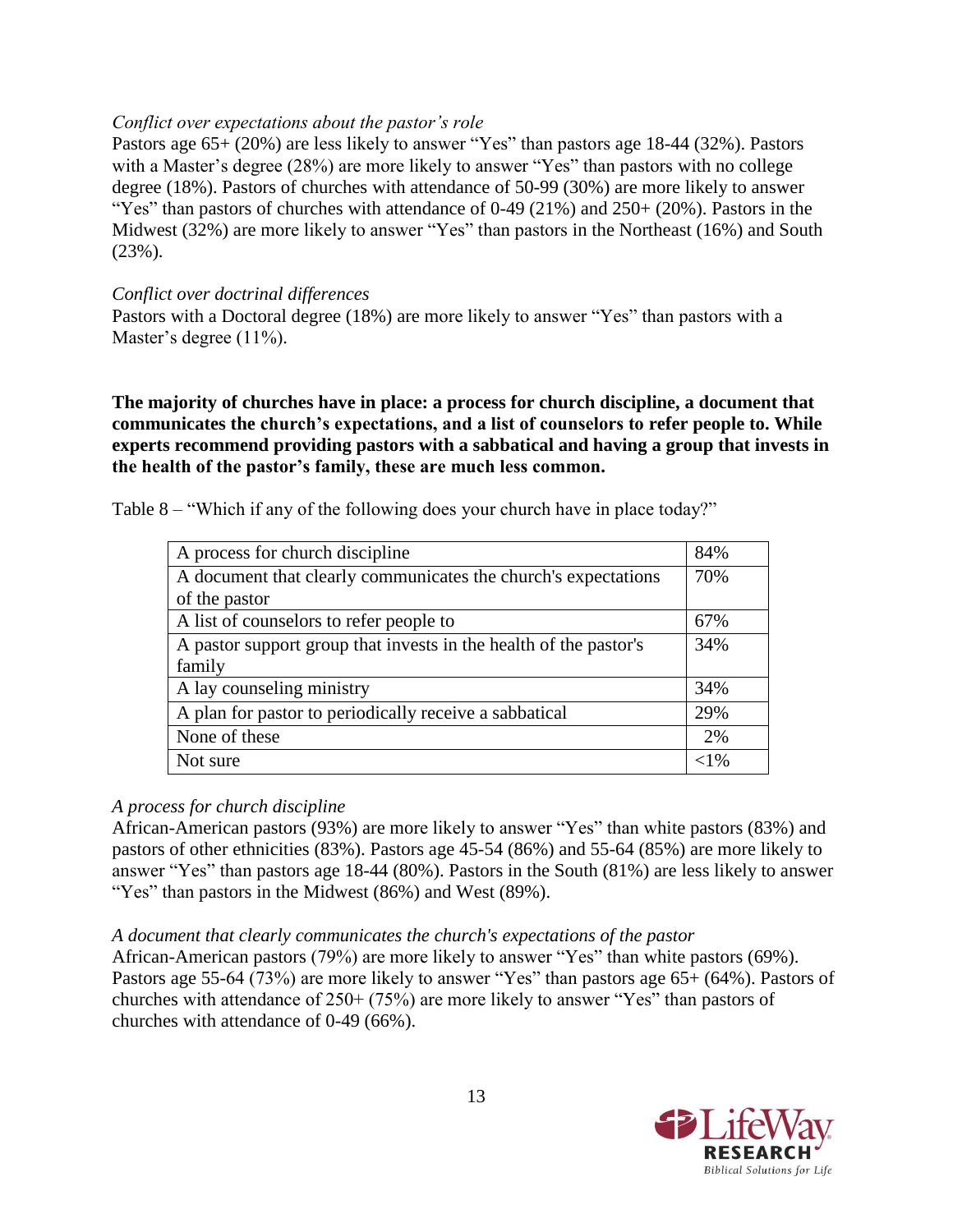#### *A list of counselors to refer people to*

Pastors age 45-54 (73%) are more likely to answer "Yes" than pastors age 18-44 (62%) and 65+ (64%). Pastors age 55-64 (69%) are more likely to answer "Yes" than pastors age 18-44 (62%). Pastors with a Master's degree (72%) or a Doctoral degree (76%) are more likely to answer "Yes" than pastors with no college degree (57%) or a Bachelor's degree (63%). Pastors of churches with attendance of 0-49 are the least likely to answer "Yes" (49%), followed by those with attendance 50-99 (63%), then 100-249 (73%), then 250+ (84%). Pastors in the Midwest (71%) are more likely to answer "Yes" than in the South (65%)

#### *A pastor support group that invests in the health of the pastor's family*

African-American pastors (46%) are more likely to answer "Yes" than whites pastors (32%). Pastors of churches with attendance of 250+ (41%) are more likely to answer "Yes" than pastors of churches with attendance of 0-49 (30%) and 100-249 (33%).

#### *A lay counseling ministry*

White pastors (31%) are less likely to answer "Yes" than African-American pastors (54%) and pastors of other ethnicities (49%). Pastors age 65+ (40%) are more likely to answer "Yes" than pastors age 18-44 (29%) and 45-54 (32%). Pastors with a Master's degree are the least likely to answer "Yes" (27%). Pastors of churches with attendance of 250+ are the most likely to answer "Yes" (52%), followed by pastors of churches with attendance 100-249 (64%). Pastors in the Midwest (28%) are less likely to answer "Yes" than pastors in the South (35%) and the West (38%).

#### *A plan for the pastor to periodically receive a sabbatical*

White pastors (26%) are less likely to answer "Yes" than African-American pastors (50%) and pastors of other ethnicities (44%). Pastors with no college degree (33%) are more likely to answer "Yes" than pastors with a bachelor's degree (26%). Pastors of churches with attendance of 0-49 (23%) and 50-99 (25%) are less likely to answer "Yes" than pastors of churches with attendance of 100-249 (32%) and 250+ (37%). Pastors in the West (34%) are more likely to answer "Yes" than pastors in the South (27%)

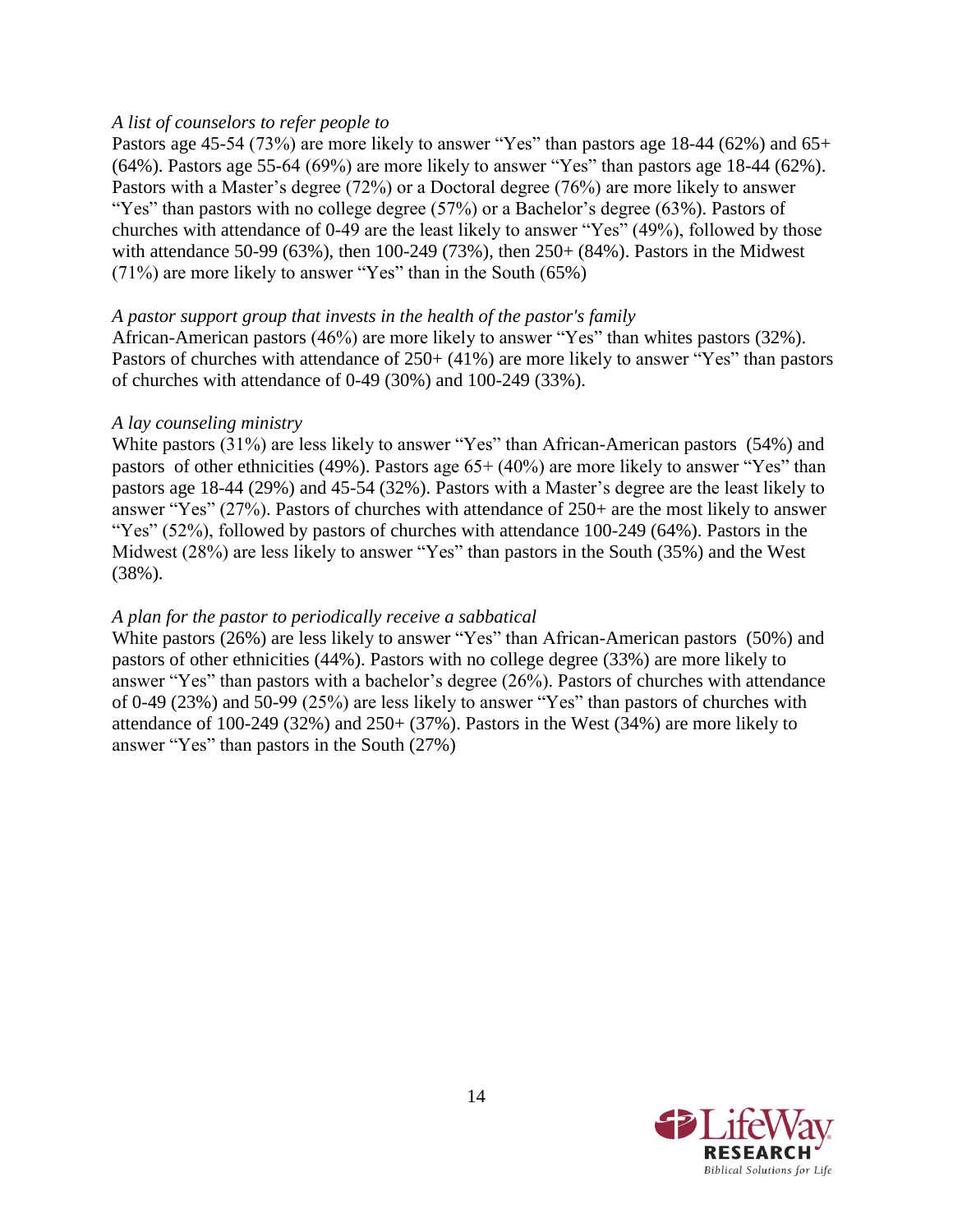# **Pastors Today: Symptoms and Preventative Measures**

Experts in pastoral ministry who care for those considering leaving the ministry provided detailed symptoms of problems that if left unaddressed could lead a pastor to leave the ministry. Experts also identified healthy practices that serve to prevent attrition. Each of these are explored through a series of questions about conflict, family, burnout, moral lapse, lack of preparation, and poor fit.

# **Conflict**

### **2 out of 10 pastors do not expect they will need to confront conflict in this church in the future.**

Table 9 – "I expect I will need to confront conflict in this church in the future."

| Strongly agree    | 41% |
|-------------------|-----|
| Somewhat agree    | 39% |
| Somewhat disagree | 10% |
| Strongly disagree | 9%  |
| Not Sure          | 1%  |

"One can prepare for conflict by understanding the conflict and the fact that it is going to happen." (Swetland)

Pastors age 18-44 (90%) are the most likely to agree. Pastors age 65+ (64%) are the least likely to agree. Pastors with a Master's degree (82%) are more likely to agree than pastors with no college degree (75%). Pastors with attendance of 0-49 (72%) are less likely to agree than pastors with attendance of 100-249 (84%) or 250+ (83%).

#### **88% of pastors agree they are sure they can stay at their current church as long as they want.**

Table 10 – "I am sure I can stay at this church as long as I want."

| Strongly agree    | 58% |
|-------------------|-----|
| Somewhat agree    | 30% |
| Somewhat disagree | 5%  |
| Strongly disagree | 3%  |
| Not Sure          | 3%  |

"And in that insecurity. . . they may be. . . trying to avoid conflict because they don't handle it well because it threatens their own sense of wellbeing." (M. MacKenzie) "When a pastor is insecure…they're not going to get involved [in conflict]." (Swetland)

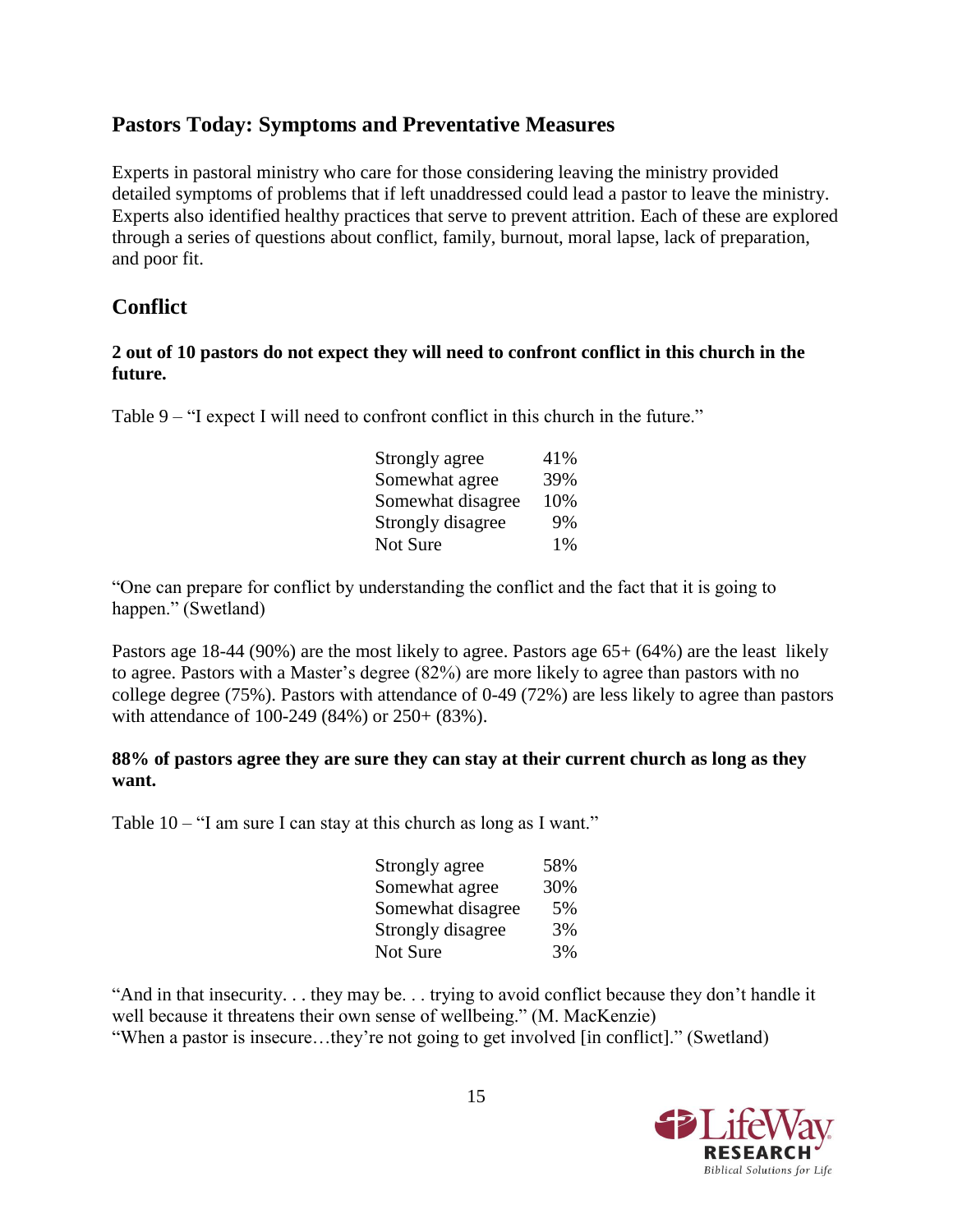African-American pastors (15%) are more likely to disagree than white pastors (8%). Pastors with a Bachelor's degree (92%) are more likely to agree than pastors with a Master's degree (87%). Pastors of churches with attendance of 250+ (93%) are more likely to agree than pastors of churches with attendance of 0-49 (86%) and 100-249 (87%)

### **1 in 10 pastors do not listen to people in their church for signs of conflict.**

Table 11 – "I consistently listen to people in our church for signs of conflict."

| Strongly agree    | 53%   |
|-------------------|-------|
| Somewhat agree    | 37%   |
| Somewhat disagree | 6%    |
| Strongly disagree | 3%    |
| Not Sure          | $1\%$ |

"They have to have their antennae out there and really listening to people and sensing where people are and reading between the lines so that they really are aware of where people are and not just letting it just slide right off." (Swetland)

Pastors age 18-44 (94%) are more likely to agree than pastors age 55-64 (89%). Pastors with a Doctoral degree (95%) are more likely to agree than pastors with a Bachelor's degree (89%).

### **Over 9 in 10 pastors agree they invest in processes to prevent conflict.**

Table 12 – "I invest in processes and behaviors to prevent conflict."

| Strongly agree    | 46% |
|-------------------|-----|
| Somewhat agree    | 46% |
| Somewhat disagree | 4%  |
| Strongly disagree | 2%  |
| Not Sure          | 3%  |
|                   |     |

"You never avoid conflict. Any time I've seen a pastor avoid conflict it just gets worse and worse. I think it's about prevention and intervention." (Hicks)

Pastors ages 65+ are the least likely to agree (87%). Pastors of churches with attendance of 0-49 are the least likely to agree (86%). Pastors in the West (87%) are less likely to agree than those in the Midwest (92%) and South (93%).

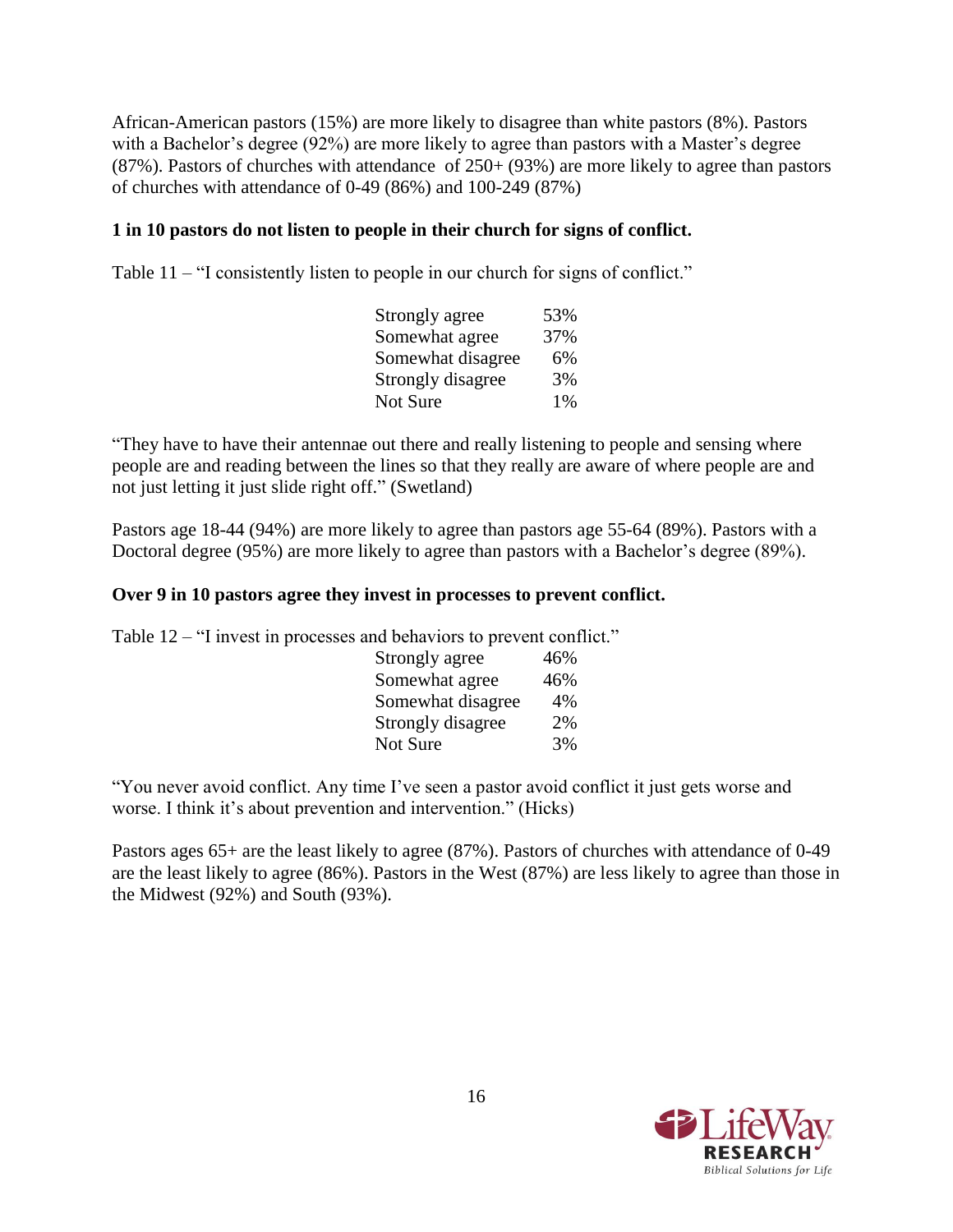#### **Over 5 out of 10 pastors agree they are often concerned about the financial security of their family.**

Table 13 – "I am often concerned about the financial security of my family."

| Strongly agree    | 19%      |
|-------------------|----------|
| Somewhat agree    | 34%      |
| Somewhat disagree | 21%      |
| Strongly disagree | 25%      |
| Not Sure          | ${<}1\%$ |
| Not Applicable    | $< 1\%$  |

"If a person is thinking down the road, their own family security, their own financial security is at stake there. So instead of seeing it objectively and really seeing it as a possibility for growth in ministry and help encourage them to become stronger as a result of conflict, they tend to hide from it out of a sense of their own insecurity and fear of what's going to happen down the road if they get involved." (Swetland)

White pastors (51%) are less likely to agree than African-American pastors (66%) and pastors of other ethnicities (62%). Pastors age 65+ are the least likely to agree (43%). Pastors with attendance of 250+ are the least likely to agree (41%). Pastors in the South (56%) are more likely to agree than pastors in the Midwest (47%).

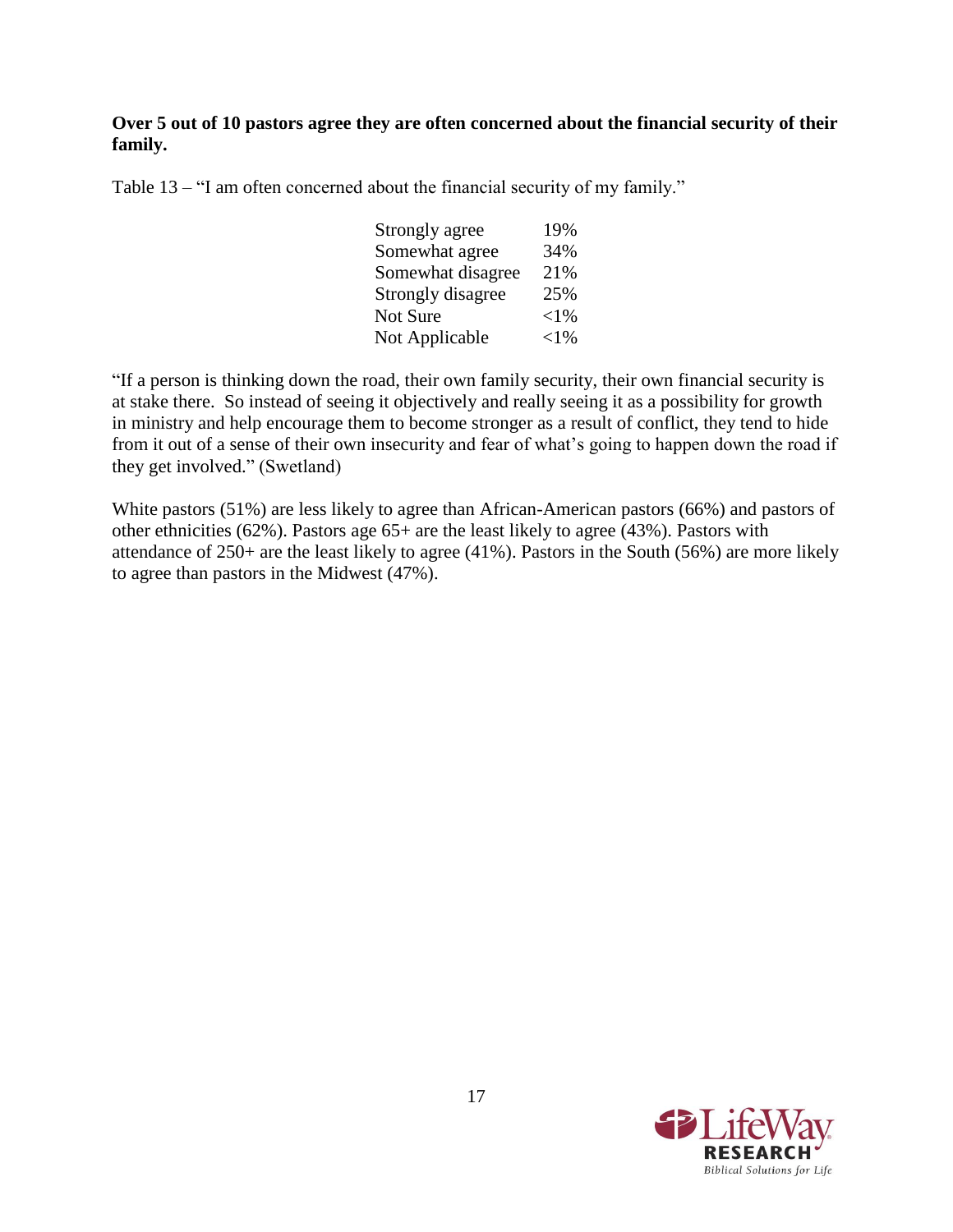# **Family**

## **Over 9 out of 10 pastors agree that they consistently protect time with their family.**

Table 14 – "I consistently protect my time with my family."

| Strongly agree    | 67%    |
|-------------------|--------|
| Somewhat agree    | 27%    |
| Somewhat disagree | 4%     |
| Strongly disagree | 2%     |
| Not Sure          | $<$ 1% |
| Not Applicable    | 1%     |

"The reason marriages are weak and the reason children are acting out is that he is spending too much time in the ministry and not enough time ministering to his family." (M. Haas)

Pastors age 45-54 (96%) are more likely to agree than pastors age 65+ (91%). Pastors with attendance of 100-249 (95%) are more likely to agree than pastors with attendance of 0-49 (92%).

### **More than 1 in 3 pastors agree ministry demands keep them from spending time with family.**

Table 15 – "The demands of ministry keep me from spending time with my family."

| 4%       |
|----------|
| 31%      |
| 27%      |
| 37%      |
| ${<}1\%$ |
| 1%       |
|          |

"When a pastor is so involved in pastoring and the demands of the church are so hard, he doesn't have time to properly communicate and fulfill his role as a husband and a father." (London)

Pastors of churches with attendance of 50-99 (36%) and 100-249 (40%) are more likely to agree than pastors of churches with attendance of 0-49 (27%).

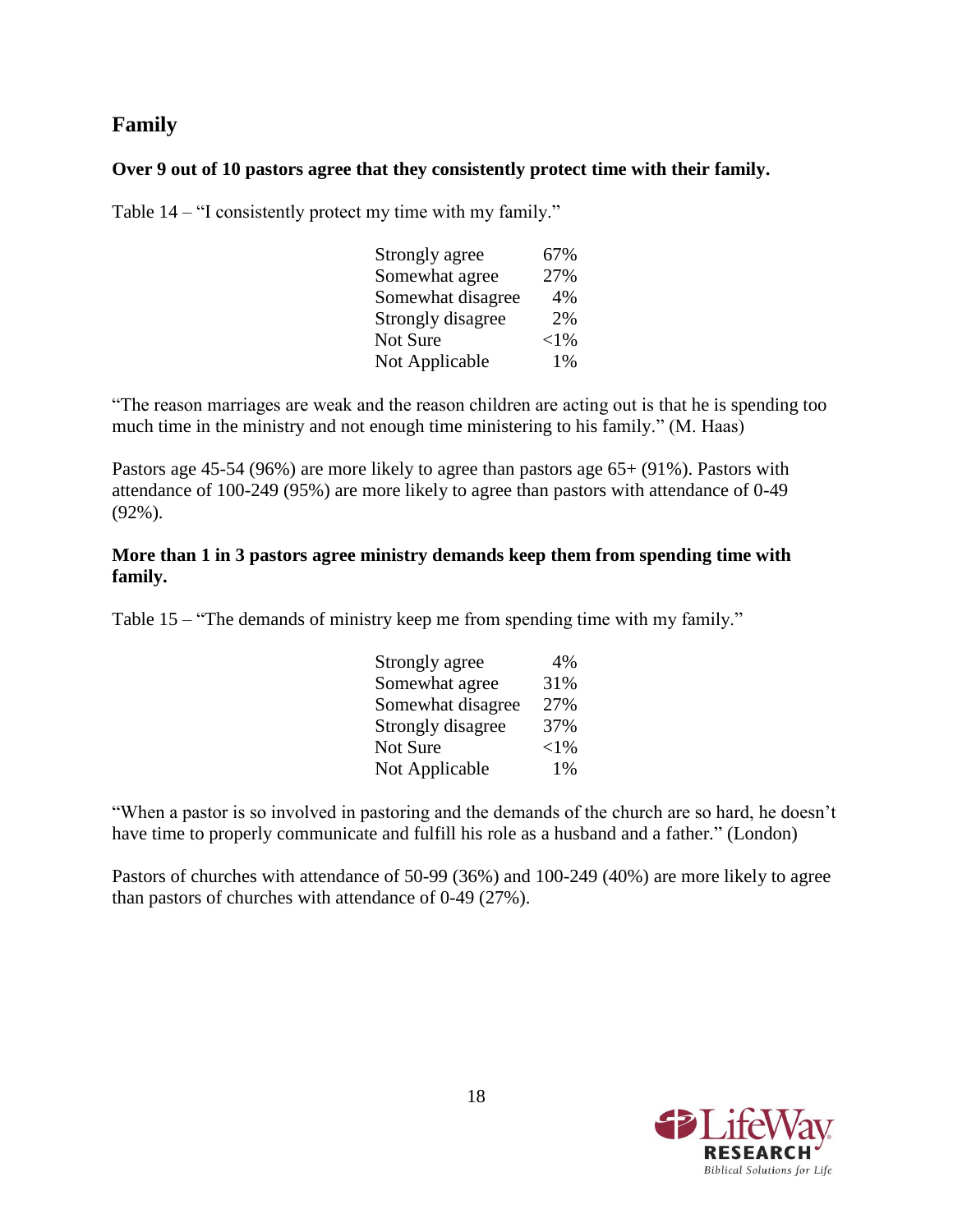### **More than 1 in 5 pastors agree that their family resents the demands of pastoral ministry.**

Table 16 – "My family resents the demands of pastoral ministry."

| Strongly agree    | 8%     |
|-------------------|--------|
| Somewhat agree    | 13%    |
| Somewhat disagree | 21%    |
| Strongly disagree | 57%    |
| Not Sure          | $<$ 1% |
| Not Applicable    | 1%     |

"Resentment over the time that dad spends in ministry, feeling un-valuable, insignificant, not mattering, others matter more, that kind of thing. Unfortunately that's happening all along, but we normally don't see the results, until kids reach adolescence." (M. Haas)

African-Americans pastors (31%) are more likely to agree than white pastors (19%). Pastors age 55-64 (23%) are more likely to agree than pastors age 18-44 (17%) and 45-54 (17%).

#### **More than 9 in 10 married pastors agree their spouse has found a fulfilling ministry in their church.**

Table 17 – "My spouse has found a fulfilling area of ministry to serve in our church." n=1439

| Strongly agree    | 65% |
|-------------------|-----|
| Somewhat agree    | 26% |
| Somewhat disagree | 6%  |
| Strongly disagree | 2%  |
| Not Sure          | 1%  |

A sign of conflict in the family "is the spouse's lack of interest or lack of attendance in things that have to do with church events or church things." (Shoemake)

Pastors age 55-64 (94%) are more likely to agree than pastors age 18-44 (87%). Pastors age 18- 44 are the most likely to disagree (12%). Pastors with a Bachelor's degree (94%) are more likely to agree than pastors with a Master's degree (90%). Pastors of churches with attendance of 250+ are the most likely to agree (96%). Pastors in the South (93%) are more likely to agree than pastors in the Midwest (89%) and the West (88%).

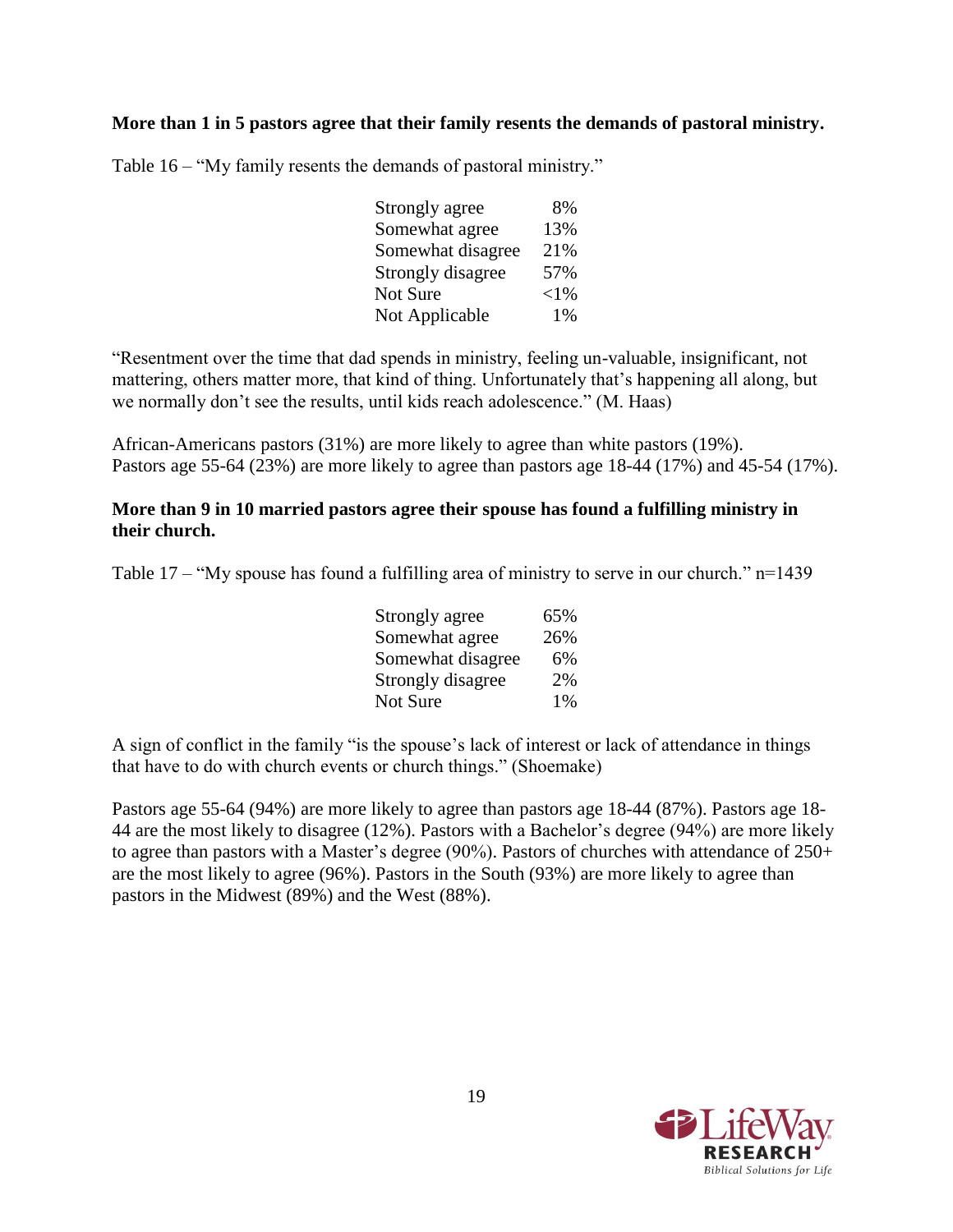### **94% of married pastors agree their spouse is enthusiastic about life in ministry together.**

Table 18 – "My spouse is enthusiastic about our life in ministry together." n=1439

| Strongly agree    | 63%   |
|-------------------|-------|
| Somewhat agree    | 31%   |
| Somewhat disagree | 4%    |
| Strongly disagree | 1%    |
| Not Sure          | $1\%$ |

Regarding marriage: "If I'm noticing that my pastor's wife is not involved at all in any of the ministry opportunities, not that she is ultra involved because that's equally unhealthy but she is completely absent from church activities, ministry events, church functions, [would] probably be a big red flag for me that something's not right in Kansas. (M. Haas)

Pastors with a Bachelor's degree (96%) are more likely to agree than pastors with a Master's degree (93%) or a Doctoral degree (92%). Pastors of churches with attendance of 250+ are the most likely to agree (98%). Pastors in the West (90%) are less likely to agree than pastors in the Northeast (96%) and the South (96%).

#### **More than 9 in 10 pastors agree their families regularly receive genuine encouragement from their congregations.**

Table 19 – "My congregation regularly provides my family with genuine encouragement."

| Strongly agree    | 59%       |
|-------------------|-----------|
| Somewhat agree    | 32%       |
| Somewhat disagree | 6%        |
| Strongly disagree | 1%        |
| Not Sure          | $<$ l $%$ |
| Not Applicable    | 1%        |

"I think for a pastor and his family to know that 1) the leadership is praying for them, 2) they affirm them, 3) they encourage them, and 4) they recognize the work that is being done – those are things that give a pastor hope or give a pastor a sense of being wanted." (London)

African-American pastors (97%) are more likely to agree than white pastors (91%). Pastors age 65+ (95%) are more likely to agree than pastors age 45-54 (90%). Pastors with no college degree (94%) or a Bachelor's degree (93%) are more likely to agree than pastors with a Doctoral degree  $(86\%)$ .

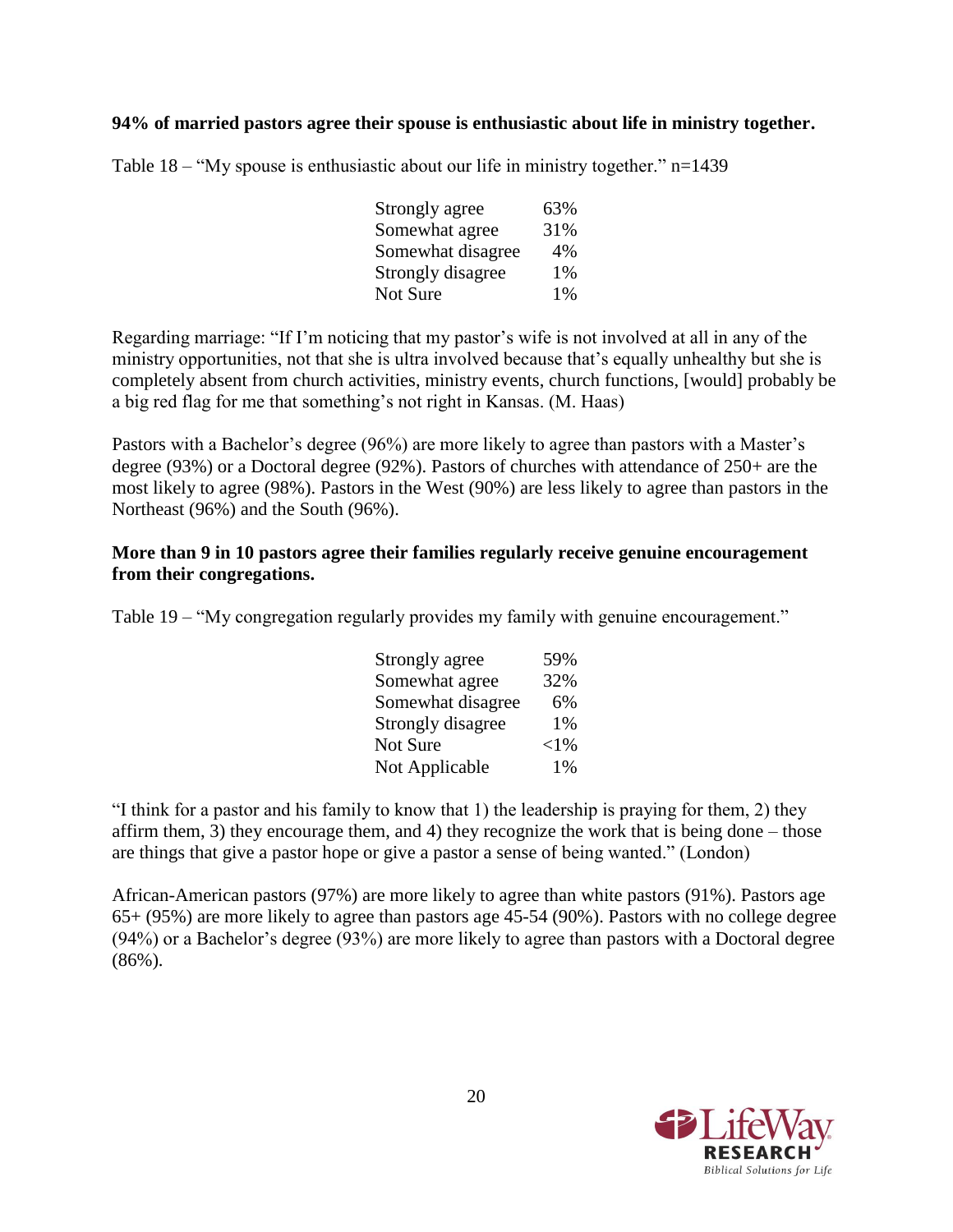## **Burnout**

### **Over 8 out of 10 pastors agree they feel they must be "on-call" 24 hours a day.**

Table 20 – "I feel I must be "on-call" 24 hours a day."

| Strongly agree    | 51%      |
|-------------------|----------|
| Somewhat agree    | 33%      |
| Somewhat disagree | 10%      |
| Strongly disagree | 7%       |
| Not Sure          | ${<}1\%$ |

"So we often violate our own kind of limits and live as though we don't have any limits which I think is another piece of this equation – bad theology. I think a lot of pastors have been sort of trained in the 'burnout for Jesus' mentality." (Witt)

Pastors of other ethnicities (76%) are less likely to agree than white (84%) and African-American (88%) pastors. Pastors age 18-44 are least likely to agree (76%). Pastors age 55-64 (88%) are more likely to agree than pastors age 45-54 (82%). Pastors with a Master's degree (80%) are less likely to agree than pastors with no college degree (88%) or a Bachelor's degree (87%). Pastors of churches with attendance of 0-49 (88%) are more likely to agree than those with attendance of 250+ (80%). Pastors in the South are the most likely to agree (87%).

#### **48% of pastors agree they often feel the demands of ministry are greater than they can handle.**

Table 21 – "I often feel the demands of ministry are greater than I can handle."

| 16%   |
|-------|
| 32%   |
| 28%   |
| 23%   |
| $1\%$ |
|       |

African-American pastors (38%) are less likely to agree than white pastors (49%), who are less likely than pastors of other ethnicities (60%). Pastors age 65+ are the least likely to agree (40%). Pastors of churches with attendance of 100-249 are the most likely to agree (53%). Pastors in the Northeast (58%) are more likely to agree than pastors in the South (45%).

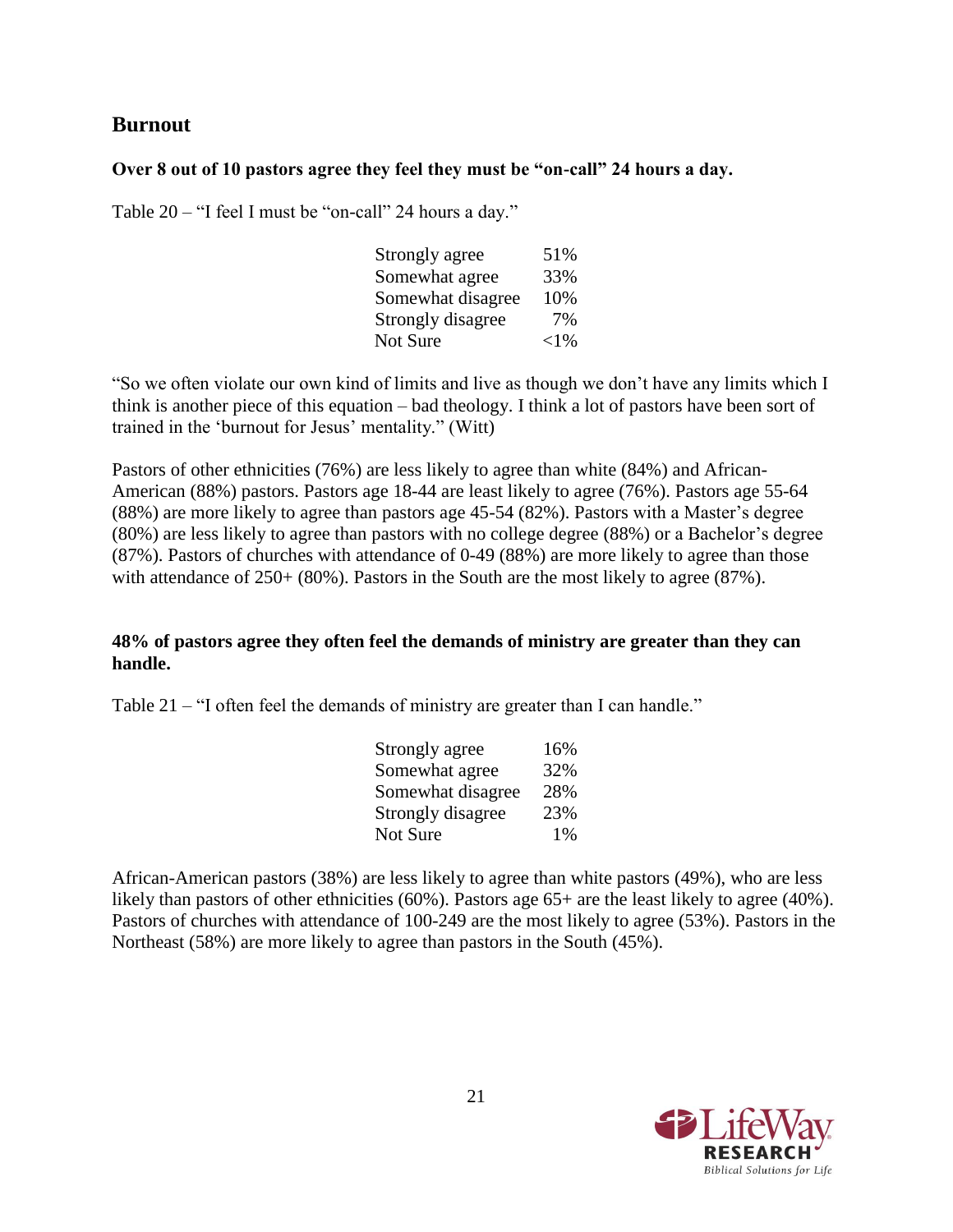#### **54% of pastors agree the role of pastor is frequently overwhelming.**

Table 22 – "The role of being a pastor is frequently overwhelming."

| Strongly agree    | 19%   |
|-------------------|-------|
| Somewhat agree    | 35%   |
| Somewhat disagree | 24%   |
| Strongly disagree | 21%   |
| Not Sure          | $1\%$ |

"Often the needs of a ministry position are greater than our ability to meet all those needs. Therefore, it's hard to prioritize what to focus on because the needs are so great." (K. MacKenzie)

Pastors ages 65+ are the least likely to agree (45%). Pastors of churches with attendance of 100- 249 (57%) are more likely to agree than pastors of churches with attendance of 0-49 (50%).

#### **More than 1 in 5 pastors agree their church has unrealistic expectations of them.**

Table 23– "My church has unrealistic expectations of me."

| Strongly agree    | 6%  |
|-------------------|-----|
| Somewhat agree    | 15% |
| Somewhat disagree | 31% |
| Strongly disagree | 47% |
| Not Sure          | 1%  |

"Burnout is just the end result of the inevitable, the real issue resides within the pastor and on some level it may also reside in an unhealthy environment in the church that may have unrealistic expectations and demands upon the pastor." (Eubanks)

White pastors (19%) are less likely to agree than African-American pastors (33%) and pastors of other ethnicities (30%). Pastors of churches with attendance of 100-249 (23%) are more likely to agree than pastors of churches with attendance of 250+ (15%).

#### **Nearly 1 in 4 pastors agree they frequently get irritated with people at the church.**

Table 24 – "I frequently get irritated with people at the church."

| Strongly agree    | 4%  |
|-------------------|-----|
| Somewhat agree    | 20% |
| Somewhat disagree | 35% |
| Strongly disagree | 40% |
| Not Sure          | 1%  |

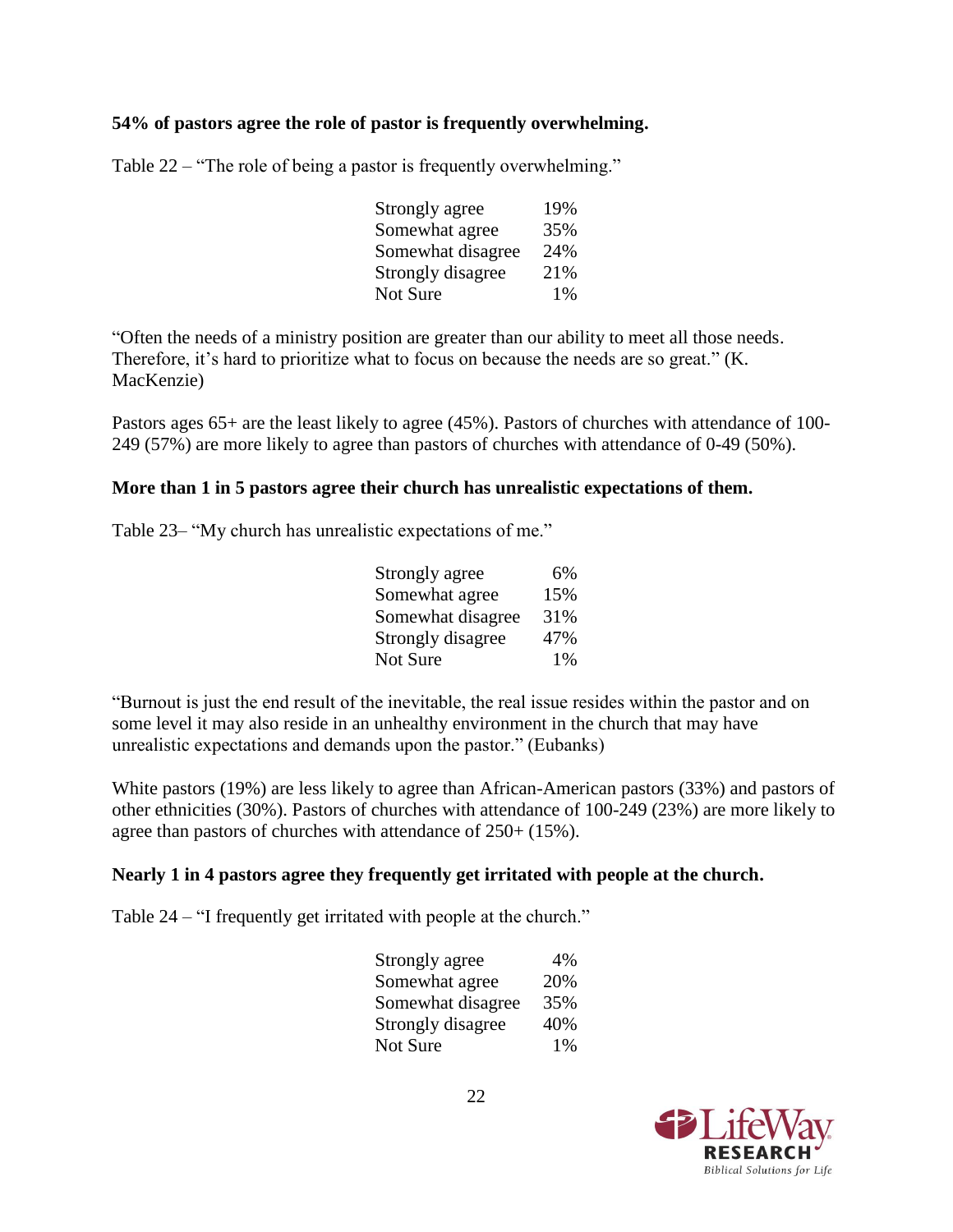"They begin to really show signs of being irritated with people rather than loving people. They end up feeling that the people are just frustrating, just another thing on their to-do list." (K. MacKenzie)

Pastors of other ethnicities (32%) are more likely to agree than white pastors (24%).

## **More than 1 in 3 agree they feel isolated as a pastor.**

Table 25 – "I feel isolated as a pastor."

| Strongly agree    | 6%       |
|-------------------|----------|
| Somewhat agree    | 29%      |
| Somewhat disagree | 21%      |
| Strongly disagree | 45%      |
| Not Sure          | ${<}1\%$ |

"Loneliness …. most of the time that resides within the psyche of the pastor that I can't trust others and there's nowhere to turn. And if I share, it will come back on me, and after all I have to look perfect." (Eubanks)

Pastors age 18-44 (43%) are more likely to agree than pastors age 55-64 (33%) and age  $65+$ (28%). Pastors age 45-54 (36%) are more likely to agree than pastors age 65+ (28%). Pastors with a Bachelor's degree (30%) are less likely to agree than pastors with a Master's degree (38%). Pastors of churches with attendance of 250+ are the least likely to agree (25%)

#### **Nearly 9 in 10 pastors agree they feel free to say no when facing unrealistic expectations.**

Table 26 – "I feel free to say 'no' when expectations of me are unrealistic."

| Strongly agree    | 53%   |
|-------------------|-------|
| Somewhat agree    | 36%   |
| Somewhat disagree | 7%    |
| Strongly disagree | 3%    |
| Not Sure          | $1\%$ |

"Burnout is prevented by a pastor regulating his resources, his resources of time and energy, and when one isn't regulating those resources there's a reason for it. Typically it is revolving around the inability to say no." (Eubanks)

Pastors age 55-64 (91%) and 65+ (91%) are more likely to agree than pastors age 18-44 (85%). Pastors with a Doctoral degree (94%) are more likely to agree than pastors with a Master's degree (87%)

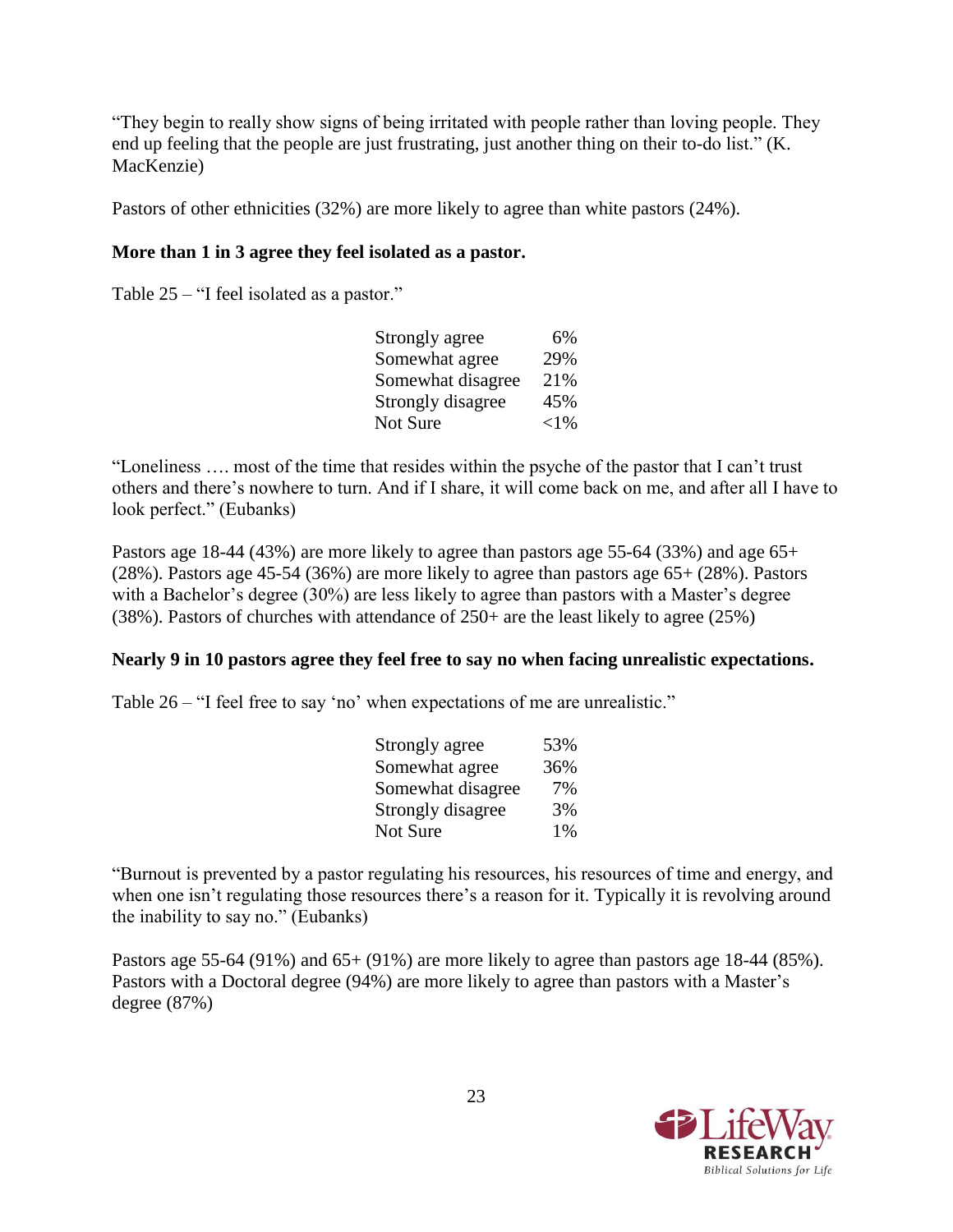#### **85% of pastors agree they have a day of rest at least once a week.**

Table 27 – "At least one day a week I 'unplug' from ministerial work and have a day of rest."

| Strongly agree    | 59%      |
|-------------------|----------|
| Somewhat agree    | 26%      |
| Somewhat disagree | 10%      |
| Strongly disagree | 5%       |
| Not Sure          | ${<}1\%$ |

"Firmly insist to recharge, recreate, and reconnect because … one of the burnout factors is that you give and you give and you give until you give out." (Pingleton)

White (85%) and African-American pastors (90%) are more likely to agree than pastors of other ethnicities (77%). Pastors with no college degree (80%) are less likely to agree than pastors with a Bachelor's degree (86%) and those with a Doctoral degree (88%).

#### **How often pastors are spending time alone with the Lord in a week: almost 6 out of 10 say seven or more times. 1 in 7 pastors do so 4 or less times a week.**

Table 28 – "In the last 7 days, how many times have you had personal time alone with the Lord involving Bible study and prayer, other than sermon or lesson preparation?"

| Seven or more | 59%    |
|---------------|--------|
| Six           | 10%    |
| Five          | 16%    |
| Four          | 6%     |
| Three         | 6%     |
| Two           | 2%     |
| One           | $<$ 1% |
| Zero          | 1%     |

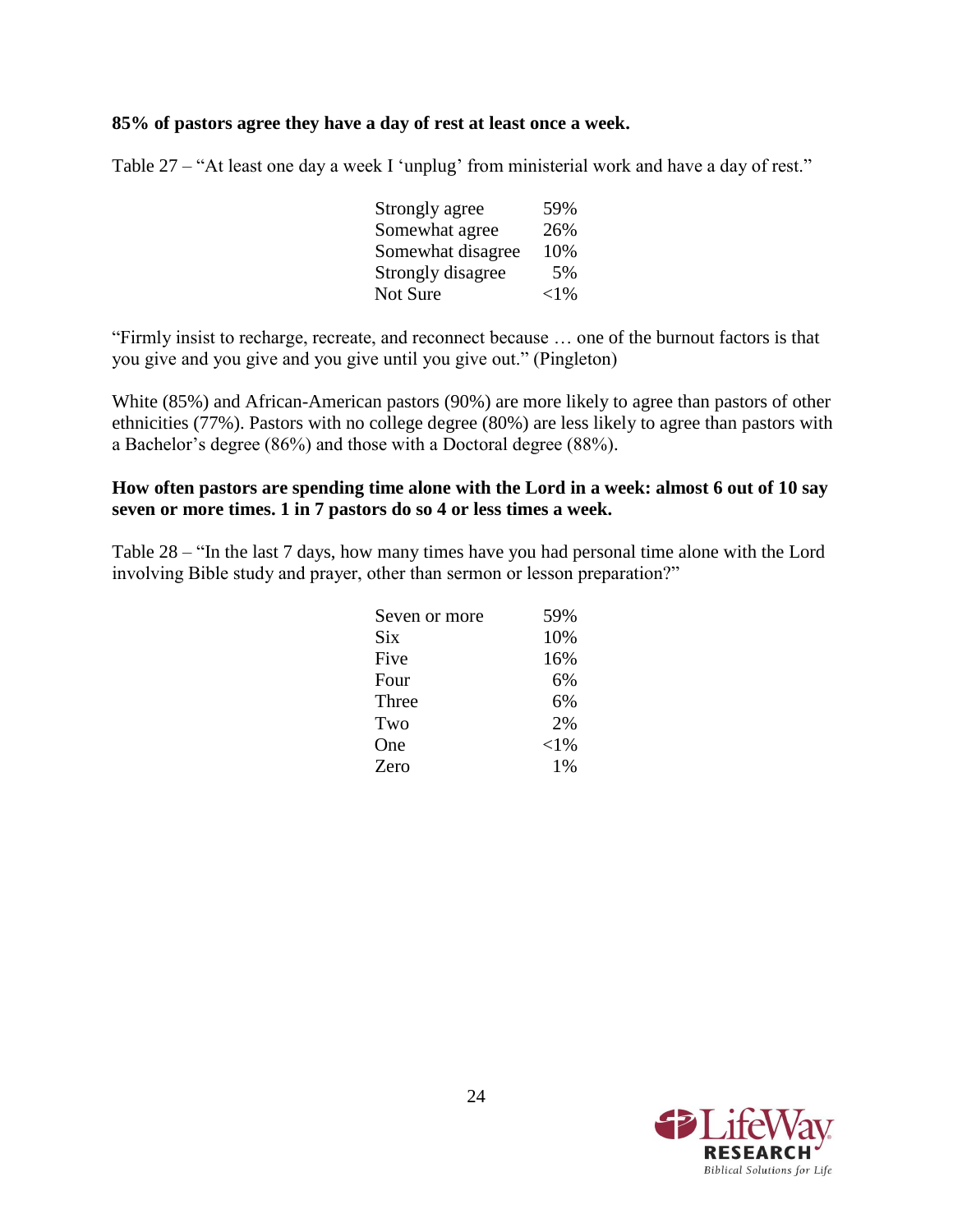#### **A majority of pastors meet to share their struggles with a spouse, another pastor, and/or a close friend at least once a month.**

Table 29 – "Do you meet at least once a month and openly share your struggles with any of the following?"

| Your spouse                      | 90% |
|----------------------------------|-----|
| Close friend                     | 74% |
| Another pastor                   | 71% |
| Lay leaders in the church        | 50% |
| Mentor                           | 42% |
| Another staff member             | 38% |
| Bible study group in your church | 33% |
| Counselor                        | 9%  |
| None of these                    | 2%  |

#### *Your spouse*

Pastors age 65+ are the least likely to answer "Yes" (81%). Pastors of churches with attendance of 100-249 (92%) and 250+ (92%) are more likely to answer "Yes" than pastors of churches with attendance of 0-49 (86%).

#### *A close friend*

Pastors of other ethnicities (84%) are more likely to answer "Yes" than white pastors (74%). Pastors age 18-44 (79%) and 45-54 (79%) are more likely to answer "Yes" than pastors age 55- 64 (73%) and age 65+ (70%). Pastors of churches with attendance of 0-49 (67%) are less likely to answer "Yes" than pastors of churches with attendance of 100-249 (77%) or 250+ (80%). Pastors in the West (49%) are more likely to answer "Yes" than pastors in the Northeast (37%) and the West (39%).

#### *Another pastor*

African-American pastors (80%) and pastors of other ethnicities (82%) are more likely to answer "Yes" than white pastors (70%). Pastors age 18-44 (77%) are more likely to answer "Yes" than pastors age 55-64 (71%) and 65+ (66%). Pastors with a Master's degree (75%) are more likely to answer "Yes" than pastors with no college degree (69%) or a Bachelor's degree (69%). Pastors of churches with attendance of 250+ (75%) are more likely to answer "Yes" than pastors of churches with attendance of 0-49 (66%).

#### *Lay leaders in the church*

White pastors (51%) and pastors of other ethnicities (59%) are more likely to answer "Yes" than African-American pastors (35%). Pastors of churches with attendance of 250+ (55%) are more likely to answer "Yes" than pastors of churches with attendance of 0-49 (46%) and 50-99 (47%). Pastors in the West (58%) are more likely to answer "Yes" than pastors in the Midwest (49%) and South (48%).

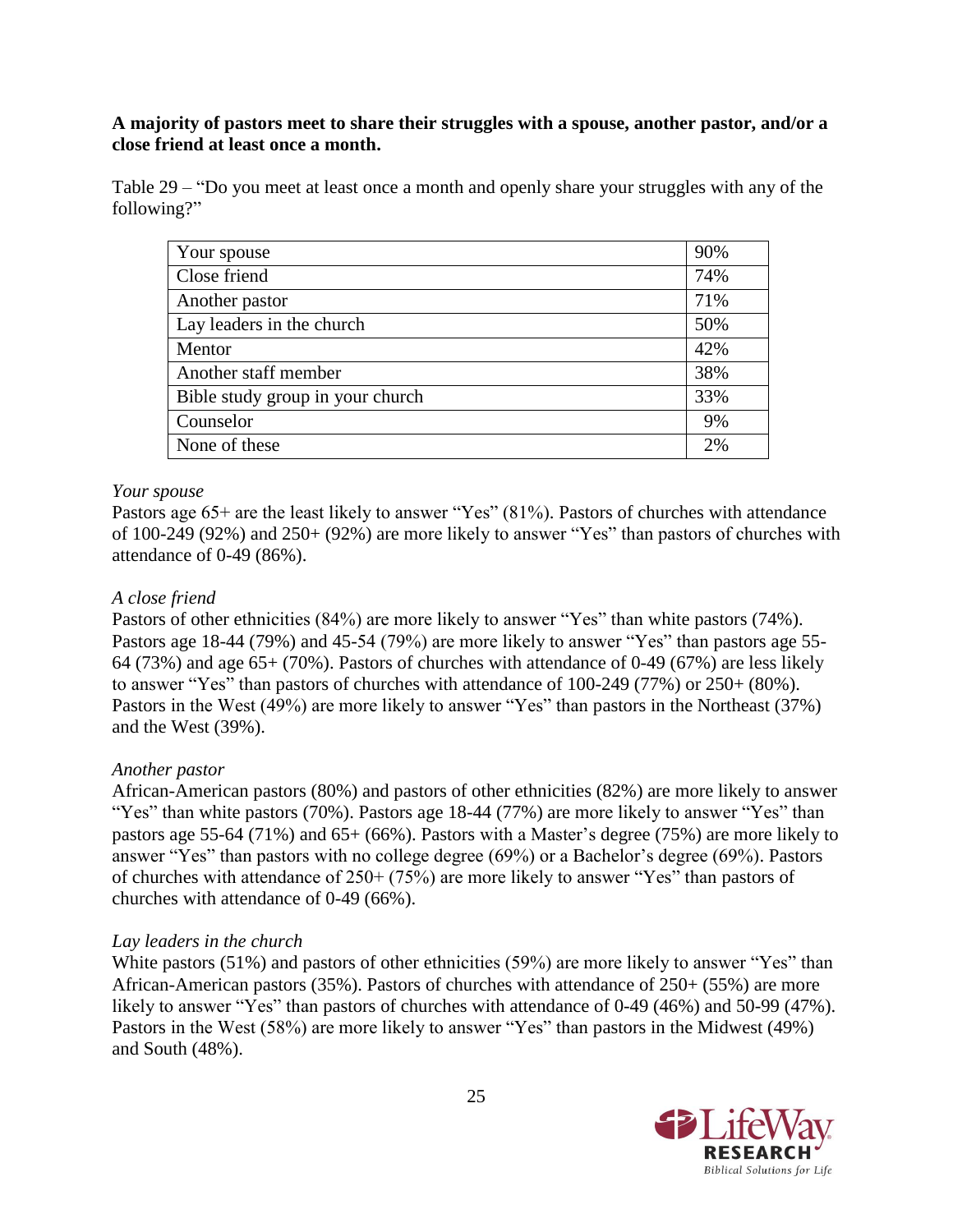#### *A mentor*

Pastors age 18-44 are the most likely to answer "Yes" (56%), followed by pastors age 45-54 (46%). Pastors of churches with attendance of 250+ are the most likely to answer "Yes" (53%). Pastors in the West (49%) are more likely to answer "Yes" than pastors in the Northeast (37%) and the West (39%).

#### *Another staff member*

Pastors of other ethnicities (49%) are more likely to answer "Yes" than white (38%) and African-American pastors (35%). Pastors with a Doctoral degree (46%) are more likely to answer "Yes" than pastors with a Master's degree (36%). Pastors of churches with attendance of 250+ are the most likely to answer "Yes" (58%), followed by pastors of churches with attendance 100-249 (46%), then 50-99 (30%), then 0-49 (20%).

#### *A Bible study group in your church*

Pastors of other ethnicities (43%) are more likely to answer "Yes" than white pastors (32%). Pastors age 65+ are the most likely to answer "Yes" (43%). Pastors age 55-64 (35%) are more likely to answer "Yes" than pastors age 18-44 (27%). Pastors in the West (40%) are more likely to answer "Yes" than pastors in the Northeast (29%) and South (31%).

#### *A counselor*

White pastors (7%) are less likely to answer "Yes" than African-American pastors (16%) and pastors of other ethnicities (14%). Pastors age 65+ (13%) are more likely to answers "Yes" than pastors age 18-44 (6%) and age 55-64 (7%). Pastors in the West (11%) are more likely to answer "Yes" than pastors in the Midwest (7%).

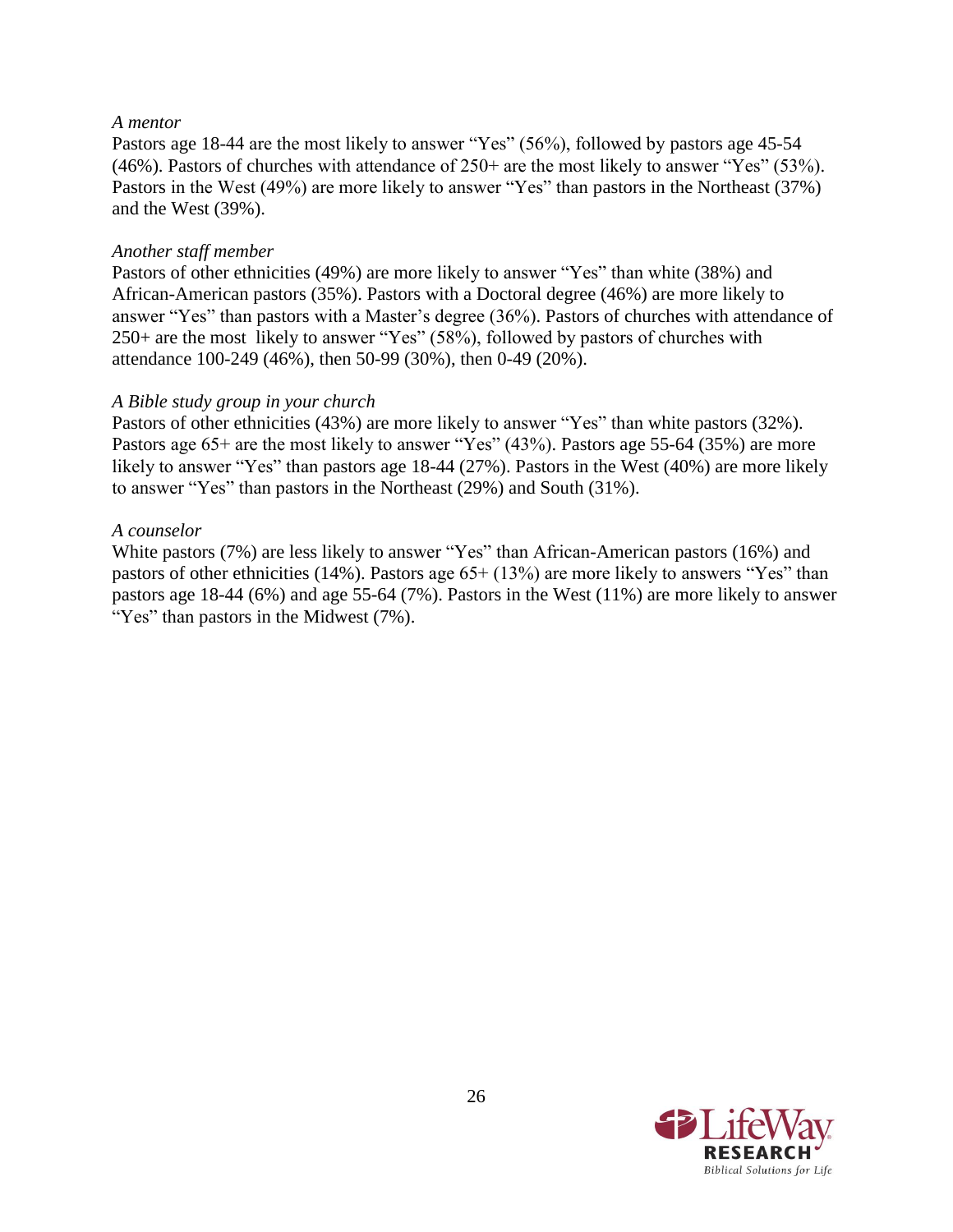# **Moral Lapse**

#### **Nearly 8 in 10 pastors have another staff member present when counseling members of the opposite sex.**

Table 30 – "I have another staff member present when counseling church members of the opposite sex."

| Strongly agree         | 62% |
|------------------------|-----|
| Somewhat agree         | 16% |
| Somewhat disagree      | 10% |
| Strongly disagree      | 6%  |
| Do not counsel         | 2%  |
| Do not counsel members |     |
| of the opposite sex    | 1%  |
| Not Applicable         | 3%  |

"There needs to be a window in the door and there needs to be a secretary outside that door. And if you don't have a window in the door and a secretary outside the door, you should not be counseling somebody of the opposite sex, period." (Mason)

Pastors of other ethnicities (86%) are more likely to agree than white pastors (77%). Pastors age 65+ (75%) are less likely to agree than pastors age 18-44 (82%). Pastors age 55-64 (19%) are more likely to disagree than pastors age 18-44 (14%). Pastors age 65+ (3%) are more likely to answer "I do not counsel" than pastors age 18-44 (1%) and age 55-64 (1%).

Pastors with no college degree (86%) or a Bachelor's degree (81%) are more likely to agree than pastors with a Master's degree (74%) or a Doctoral degree (70%). Pastors with no college degree (3%) or a Bachelor's degree (3%) are more likely to answer "I do not counsel" than pastors with a Master's degree (1%). Pastors of churches with attendance of 100-249 are the most likely to agree (53%).

Pastors of churches with attendance of 50-99 (18%) and 250+ (20%) are more likely to disagree than pastors of churches with attendance 0-49 (13%). Pastors of churches with attendance of 0- 49 are the most likely to answer "I do not counsel" (4%). Pastors in the Northeast (81%) and South (82%) are more likely to agree than pastors in the Midwest (72%). Pastors in the West (4%) are more likely to answer "I do not counsel" than pastors in the Midwest (1%) and South (1%). Pastors in the West (2%) are more likely to answer "I do not counsel members of the opposite sex" than pastors in South (less than 1%).

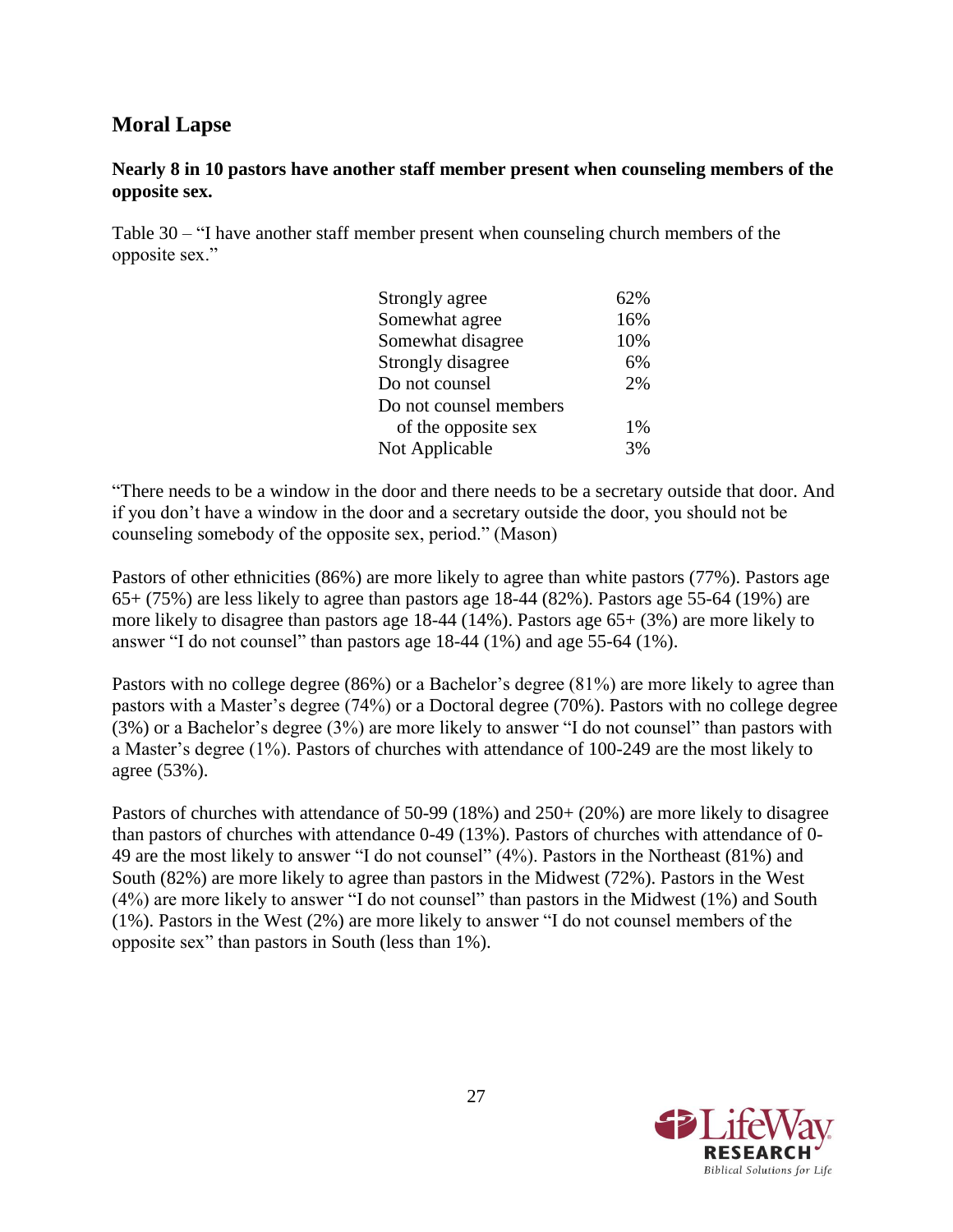#### **76% of pastors agree they refer church members to a professional counselor if they require more than two counseling sessions.**

Table 31 – "I refer church members to a professional counselor when the situation requires more than two sessions."

| Strongly agree    | 47% |
|-------------------|-----|
| Somewhat agree    | 28% |
| Somewhat disagree | 13% |
| Strongly disagree | 9%  |
| Not Sure          | 3%  |

"Our recommendation here has been that people on a ministerial staff shouldn't meet with a person more than once or twice. If there's an issue that is longer than that, that's beyond a pastoral care or spiritual direction issue, that needs to be referred to either an outside counselor or an in-house counselor if you have it." (Mason)

Pastors of churches with attendance of 0-49 are least likely to agree (66%). Pastors of churches with attendance of 100-249 (80%) are more likely to agree than pastors of churches with attendance 50-99 (75%). Pastors in the South (77%) are more likely to agree than those in the West (71%).

#### **90% of pastors agree they work hard to protect their image as a pastor.**

Table 32 – "I work hard to protect my image as a pastor."

| Strongly agree    | 67% |
|-------------------|-----|
| Somewhat agree    | 23% |
| Somewhat disagree | 7%  |
| Strongly disagree | 2%  |
| Not Sure          | 1%  |

"Openness and acceptance  $-\text{if that is not the culture of the church then many times the opposite}$ is true where there's a culture of image management, of hiding, of not letting your faults be seen or known about or you stand the risk of complete rejection. And so that keeps the struggles of the pastor and his wife in hiding sometimes for many years." (Eubanks)

African-American pastors (>99%) are more likely to agree than white pastors (89%) and pastors other ethnicities (87%). Pastors with no college degree (93%) or with a Bachelor's degree (92%) are more likely to agree than pastors with a Master's degree (88%) or a Doctoral degree (86%). Pastors in the South are the most likely to agree (93%).

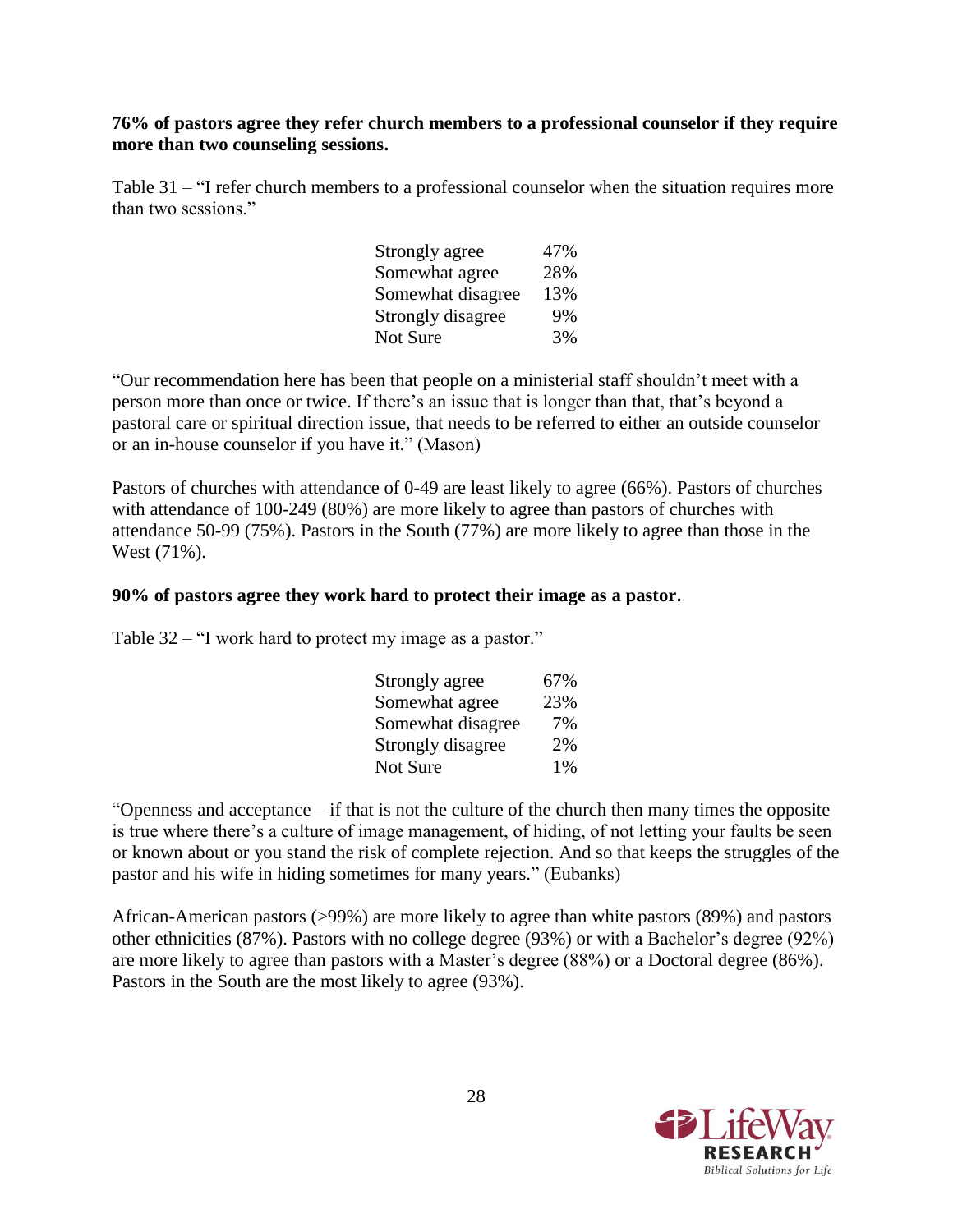### **76% of pastors agree they deserve the respect of their people.**

Table 33 – "I deserve the respect of my people."

| Strongly agree    | 36% |
|-------------------|-----|
| Somewhat agree    | 40% |
| Somewhat disagree | 13% |
| Strongly disagree | 7%  |
| Not Sure          | 5%  |

"This narcissism that's expressed as a sense of entitlement and a sense of doing battle against anyone who stands in the way of them getting what they feel like they're entitled to by virtue of their calling, virtue of the position, virtue of their training. And then the burnout, when they get tired of doing that battle then they just go and seek whatever needs that they want to have met, feeling a sense of entitlement to that." (Mason)

African-American pastors (94%) are more likely to agree than whites pastors (75%), who are more likely than pastors of other ethnicities (65%). Those with and a Doctoral degree (81%) are more likely to agree than those with a Bachelor's degree (72%)

#### **4 in 10 pastors agree their churches would not have achieved the progress they have without them.**

Table 34 – "This church would not have achieved the progress it has without me."

| Strongly agree    | 11% |
|-------------------|-----|
| Somewhat agree    | 29% |
| Somewhat disagree | 26% |
| Strongly disagree | 26% |
| Not Sure          | 8%  |

"Pride is a big sign because out of pride is going to be a man that has confidence in himself, and he is going to take liberties, and he's not going to want accountability. He is very blinded to his weaknesses and his frailties and that sense of entitlement can come out of that too." (Litton)

Pastors ages 65+ (46%) are more likely to agree than pastors ages 18-44 (36%) and 45-54 (37%). Pastors with a Doctoral degree are the most likely to agree (49%). Pastors with attendance of 50- 99 (45%) are more likely to agree than pastors with attendance of 0-49 (35%) and 100-249 (38%).

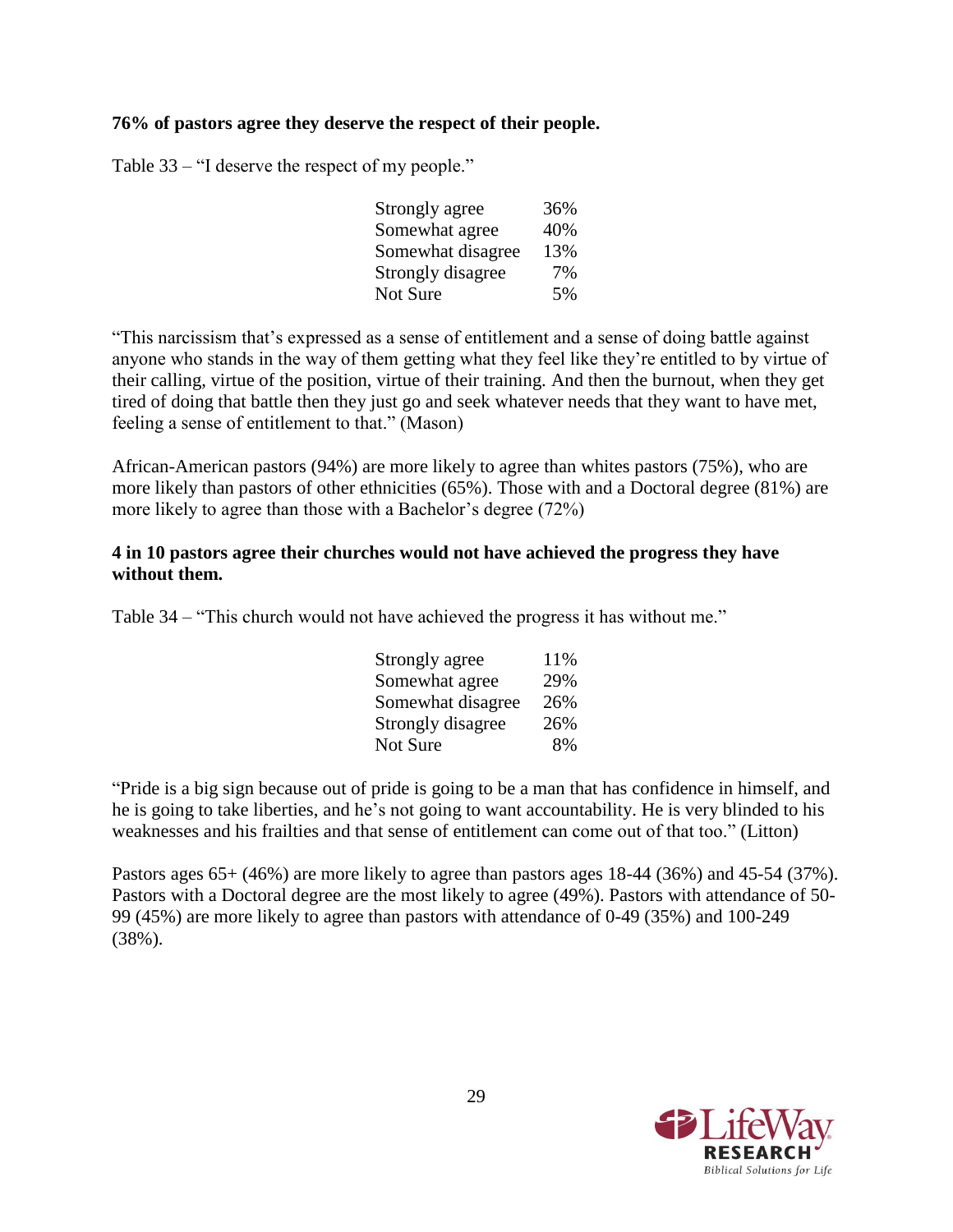#### **96% of pastors indicate they are married.**

Table 35 – "Which of the following best describes your marital status?"

| Married               | 96%      |
|-----------------------|----------|
| Single, never married | 2%       |
| Divorced/separated    | $1\%$    |
| Widowed               | $1\%$    |
| Refused               | ${<}1\%$ |

#### **98% of pastors agree that their spouse is very satisfied with their marriage today.**

Table 36 – "My spouse is very satisfied with my marriage today." n=1439

| Strongly agree    | 82%      |
|-------------------|----------|
| Somewhat agree    | 16%      |
| Somewhat disagree | $1\%$    |
| Strongly disagree | ${<}1\%$ |
| Not Sure          | $1\%$    |
|                   |          |

"First of all, there needs to be a real commitment to the relationship, that the relationship becomes the most important relationship, not second or third." (London)

#### **Most pastors indicate they have received training in counseling and interpersonal skills.**

Table 37 – "Which of the following training, if any, have you received?"

| Taken graduate school courses in counseling  | 52% |
|----------------------------------------------|-----|
| Obtained graduate degree in counseling       | 9%  |
| Read several books or articles on counseling | 90% |
| Attended conferences on counseling           | 64% |
| Taken courses on interpersonal skills        | 72% |
| Taken courses on dealing with conflict       | 75% |
| None of these                                | 3%  |

#### *Taken graduate school courses in counseling*

African-American pastors (62%) are more likely to answer "Yes" than white pastors (51%). Pastors with a Doctoral degree are the most likely to answer "Yes" (80%), followed by pastors with a Master's (69%), then pastors with a Bachelor's (36%), then pastors with no college degree (21%). Pastors of churches with attendance of 0-49 are the least likely to answer "Yes" (43%).

#### *Obtained a graduate degree in counseling*

African-American pastors (17%) are more likely to answer "Yes" than white pastors (8%). Pastors age 55-64 (10%) and 65+ (13%) are more likely to answer "Yes" than pastors age 18-44

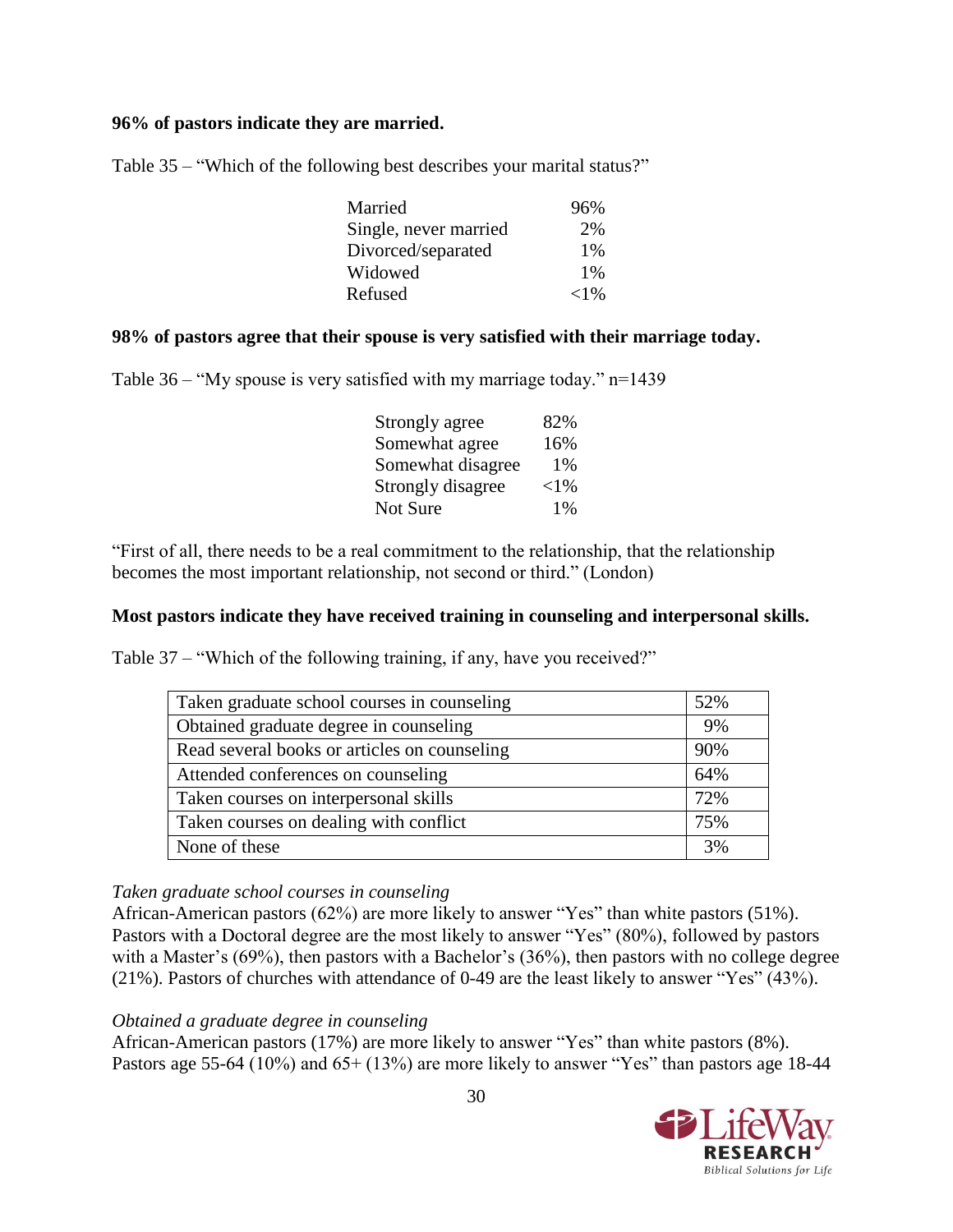(5%). Pastors with a Doctoral degree (21%) are more likely to answer "Yes" than pastors with a Master's degree (12%). Pastors in the South (10%) are more likely to answer "Yes" than pastors in the Midwest (6%).

#### *Read several books or articles on counseling*

Pastors age 65+ are the least likely to answer "Yes" (85%). Pastors with no college degree are the least likely to answer "Yes" (82%). Pastors of churches with attendance of 0-49 are the least likely to answer "Yes" (81%).

#### *Attended conferences on counseling*

African-American pastors (75%) and pastors of other ethnicities (76%) are more likely to answer "Yes" than white pastors (62%). Pastors age 18-44 are the least likely to answer "Yes" (49%). Pastors with a Doctoral degree (69%) are more likely to answer "Yes" than pastors with a Bachelor's degree (59%). Pastors of churches with attendance of 100-249 (69%) and 250+ (68%) are more likely to answer "Yes" than pastors of churches with attendance of 0-49 (57%) and 50- 99 (59%).

#### *Taken courses on interpersonal skills*

African-American pastors (82%) are more likely to answer "Yes" than white pastors (70%). Pastors age 65+ (64%) are less likely to answer "Yes" than pastors ages 18-44 (76%) and 45-54 (74%). Pastors with a Master's degree (75%) or a Doctoral Degree (80%) are more likely to answer "Yes" than pastors with no college degree (63%) or a Bachelor's degree (69%). Pastors of churches with attendance of 250+ (77%) are more likely to answer "Yes" than pastors of churches with attendance of 0-49 (65%) and 50-99 (70%).

#### *Taken courses on dealing with conflict*

Pastors age 18-44 (82%) are more likely to answer "Yes" than pastors age 55-64 (74%) and 65+  $(68\%)$ . Pastors age 45-54 (78%) are more likely to answer "Yes" than pastors age 65+ (68%). Pastors with a Master's degree (80%) or a Doctoral degree (84%) are more likely to answer "Yes" than pastors with no college degree (66%) or a Bachelor's degree (71%). Pastors of churches with attendance of 0-49 are the least likely to answer "Yes" (69%).

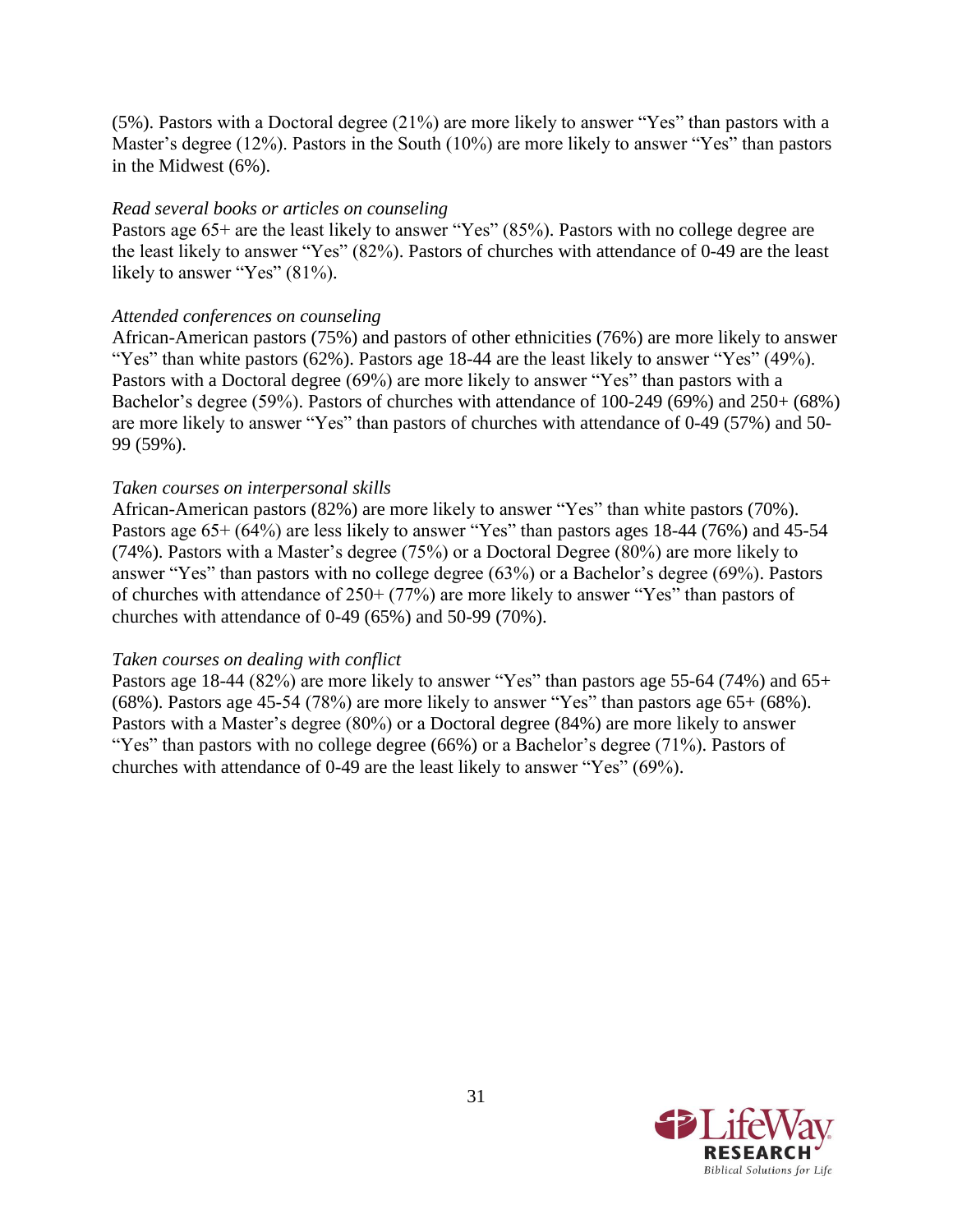# **Lack of Preparation, Poor Fit**

#### **78% of pastors agree that their seminary or ministry training prepared them for the people side of ministry.**

Table 38 – "My seminary or ministry training prepared me to handle the people side of ministry."

| Strongly agree    | 28% |
|-------------------|-----|
| Somewhat agree    | 50% |
| Somewhat disagree | 13% |
| Strongly disagree | 6%  |
| Not Sure          | 1%  |
| Not Applicable    | 3%  |

"90% of what pastors do is relationships, build relationships, deal with conflict, deal with differences. And they have almost no preparation in it." (Sweeten)

African-American pastors (89%) are more likely to agree than white pastors (78%) or pastors of other ethnicities (76%). Pastors age 45-54 (74%) are less likely to agree than pastors age 18-44 (83%). Pastors with no college degree are the least likely to agree (68%).

#### **1 in 5 pastors disagree that their search team accurately described the church before they arrived.**

Table 39 – "The search team or leaders who invited me to my church accurately described the church before I arrived."

| Strongly agree    | 41% |
|-------------------|-----|
| Somewhat agree    | 28% |
| Somewhat disagree | 10% |
| Strongly disagree | 10% |
| Not Sure          | 11% |

". . . the church needs to know who they really are. Not what they want to be, but what they really have been and what they currently are. The members of the pastor search committee . . . also have a pulse of the church of where it's been and where it is and where people desire for it to go." (Hicks)

"Looking at history, the personalities involved . . . I think a much deeper look at personality and some of those more personality-driven aspects of leadership would be very important to making sure you do not have this lack of fit problem." (T. Haas)

White pastors (72%) are more likely to agree than African-American pastors (55%) and pastors of other ethnicities (56%). Those age 65+ (62%) are less likely to agree than those age 18-44 (75%) and age 55-64 (69%). Those with no college degree (62%) are less likely to agree than